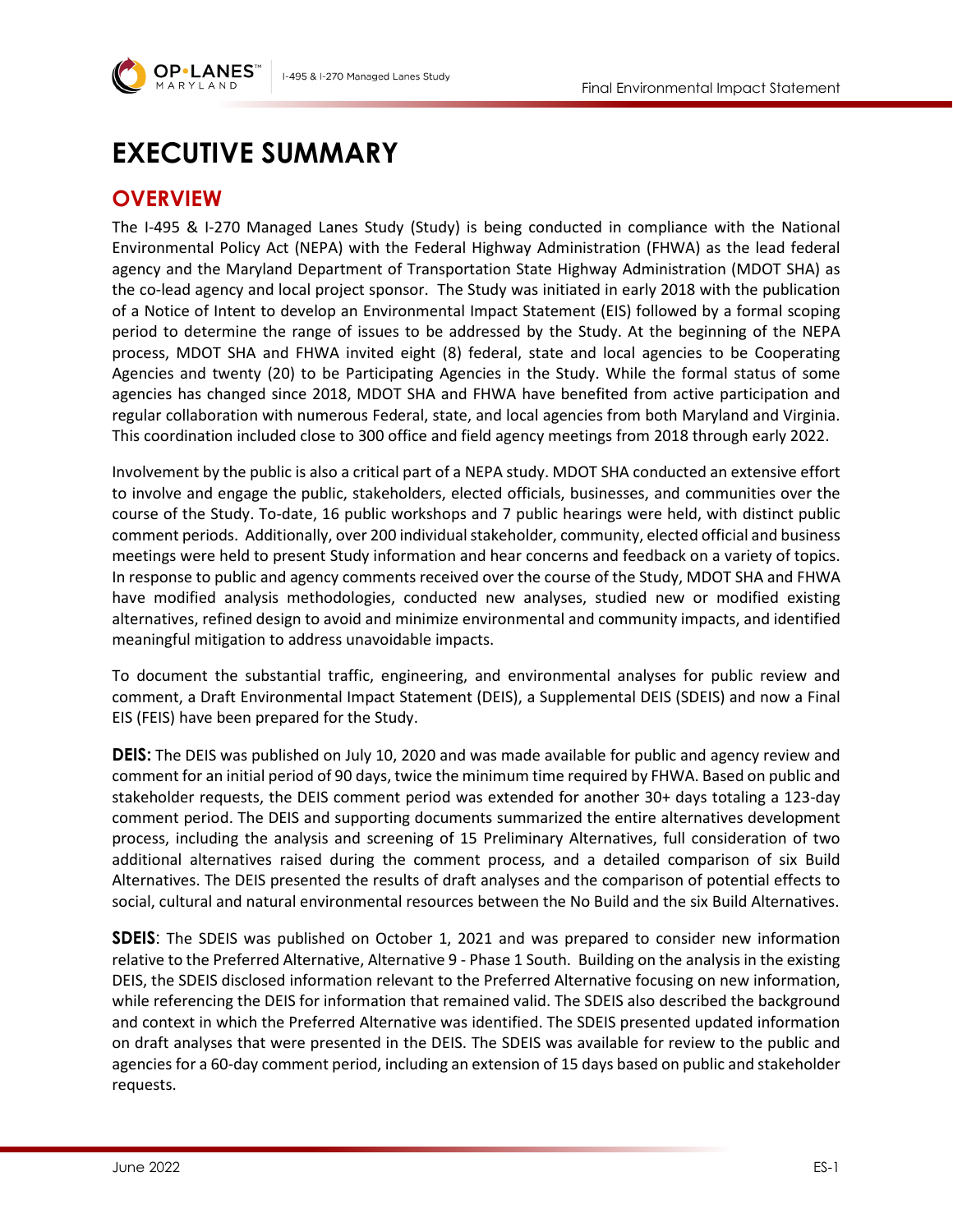



**FEIS:** The FEIS has been prepared to present the final analyses completed for the Preferred Alternative, design refinements since the SDEIS, as well as responses to comments on the DEIS and SDEIS. The FEIS responds to the over 5,000 public and agency comments received on the DEIS and SDEIS. The FEIS includes the results of the final analyses of environmental impacts based on extensive avoidance and minimization efforts and presents final mitigation and commitments for unavoidable impacts.

Upon publication of the FEIS and after a 30-day availability period, a Record of Decision (ROD) would be issued that identifies the Selected Alternative as a result of the Study, after considering a range of reasonable alternatives, efforts to avoid and minimize impacts, as well as final mitigation measures designed to address potential environmental impacts.

## **What has Changed Since the Supplemental Draft Environmental Impact Statement?**

As preliminary design has advanced on the Preferred Alternative in coordination with the Developer, minor modifications have occurred. These modifications included roadway design adjustments based on traffic operations, a new trail connection option from the American Legion Bridge (ALB) to the Chesapeake and Ohio Canal towpath, revisions to noise barrier locations based on further analysis, revisions to stormwater management (SWM) and culvert augmentation sites, and continued application of avoidance and minimization efforts at sensitive resources. The specific design modifications to the Preferred Alternative that have occurred since the SDEIS are described below.

The design concept at the George Washington Memorial Parkway interchange, along I-495 in Virginia south of the ALB has been modified to consolidate movements and provide coordinated movements with the proposed improvements from the 495 NEXT Project completed by the Virginia Department of Transportation (VDOT). Additionally, a pair of exchange ramps has been added to provide vehicles the opportunity to exit the managed lanes along the I-270 west spur north of I-495 in Maryland.

Public comments supporting a direct connection of the shared use path from the ALB to the Chesapeake and Ohio Canal towpath were received by MDOT SHA, FHWA and National Park Service (NPS) during the SDEIS public comment period. To be responsive, a direct connection to the Chesapeake and Ohio Canal towpath has been incorporated into the preliminary design and is accounted for in the Preferred Alternative limits of disturbance (LOD) and impact analyses. The three shared use path options connecting to MacArthur Boulevard presented in the SDEIS are no longer under consideration in this FEIS. The direct connection to the Chesapeake and Ohio Canal towpath results in fewer NPS property and natural resource impacts. MDOT SHA and the Developer will continue to coordinate with NPS to review the condition of the existing connection between the Chesapeake and Ohio Canal towpath and the MacArthur Boulevard sidepath outside of the study area. The alignment of the proposed shared use path connection to the Chesapeake and Ohio Canal towpath is shown in **FEIS, Appendix E**.

Modifications to the SWM approach for the FEIS included reevaluation of stormwater needs and locations using a more detailed volume-based analysis and the development of a SWM Concept. The concept fits within the Preferred Alternative LOD developed for the SDEIS and refined for the FEIS.

Since the SDEIS, the approach to relocate, pipe, or maintain the existing alignment of Thomas Branch located along the I-270 west spur, has been refined. The current design concept proposes to eliminate the existing culvert crossing of the I-270 west spur north of Democracy Boulevard to reduce the total length of culvert along Thomas Branch and maintain portions in an open channel.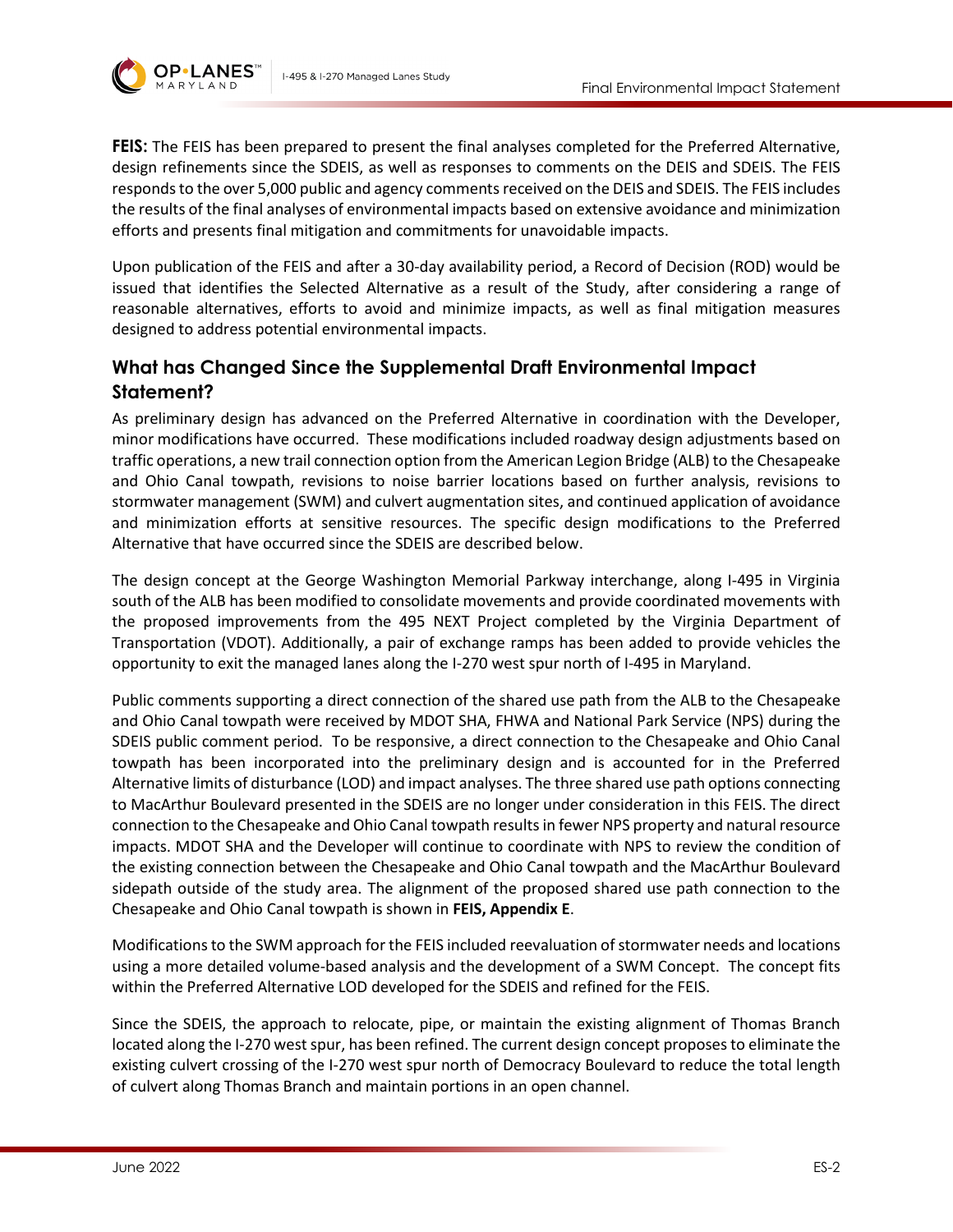



The above design refinements as well as continued coordination and consultation with local, state, and Federal resource agencies and stakeholders since the SDEIS have resulted in further reductions to environmental resource impacts(refer to **Table ES-1**). This continued coordination coupled with previous efforts over the course of the Study have resulted in a Preferred Alternative that significantly avoids and minimizes impacts to natural, cultural, and community resources compared to the DEIS Build Alternatives.

### **Have the Lead Agencies Addressed the DEIS and SDEIS Comments?**

The FEIS includes responses to all comments received on the DEIS and SDEIS from agencies, community organizations, elected officials, businesses, stakeholders, and individuals. **FEIS, Appendix T** includes responses to each comment received. An index has been developed to aid readers in finding both a response to their DEIS/SDEIS comments as well as the copy of the comments received. The index is organized first by the commenting entity (i.e., community organization, business, etc.) or individual, then alphabetical by the commenter's last name or organization name.

With over 5,000 comments received on the DEIS and SDEIS, common topics or themes emerged in the comments received. **Chapter 9** of this FEIS presents a compilation of responses to the common themes identified from both EIS documents and arranged by thematic topics. The main common themes include:

- Purpose and Need
- Screening of Preliminary Alternatives
- Analysis of Alternatives Retained for Detailed Study
- Resource Impacts Assessment Methodology and Level of Detail
- Public-Private Partnership (P3) Program
- Tolling
- Public Involvement
- Comments Concerning Resources Outside Phase 1 South Limits

### **How Have Public and Agency Comments Been Taken into Consideration?**

Over the last four years, MDOT SHA has listened to, read, reviewed, and considered comments received from all stakeholders. This effort included more than 5,000 comments formally submitted via email, phone, online and hard copy comment forms, and through public testimony received on the DEIS and SDEIS at seven virtual and in-person public hearings. As a result of this continued involvement and engagement effort with agencies, stakeholders, and members of the public, comments have been incorporated into the project the following ways (not an all-inclusive list):

- Aligned the Preferred Alternative and environmental permitting process with the phased project delivery/construction approach focusing on addressing the severe congestion at the ALB as priority.
- Committed to constructing a shared use path on the east side of the ALB to support regional pedestrian and bicycle connectivity.
- Avoided and significantly reduced property, community, historic, natural resource, and parkland impacts.
- Avoided all residential and business displacements.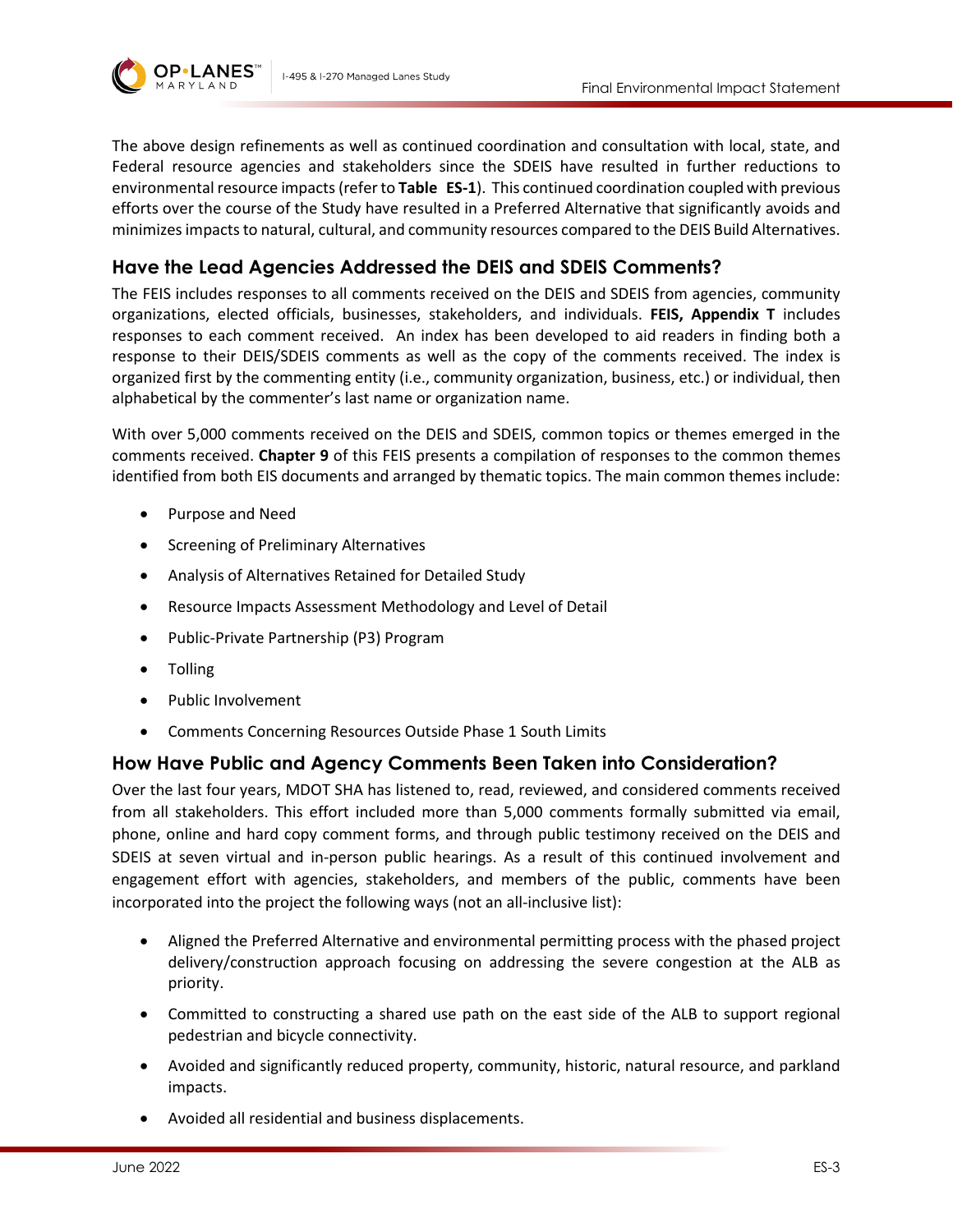

- Avoided impacts at the historic Morningstar Tabernacle No. 88 Moses Hall and Cemetery.
- Identified appropriate on-site and off-site SWM to meet regulatory requirements and removed or relocated SWM facilities from sensitive resources including parks, where feasible, and NPS property.
- Monitored and analyzed traffic impacts associated with the COVID-19 Pandemic to understand any impacts on existing and future travel and to the Study.
- Committed to priority bicycle, pedestrian, and transit improvements to increase affordable multimodal options for travel within the study corridors.
- Included toll-free travel under the Preferred Alternative for high-occupancy vehicles (HOV) with three (3) or more occupants, transit buses, carpool/vanpool and motorcyclists to reduce the reliance on single occupancy vehicles and provide equitable travel options.
- Avoided and minimized environmental and property impacts by eliminating the concrete barrier and repurposing the pavement on I-270 between the Collector-Distributor system and the general purpose lanes to provide a new lane and largely stay within the existing roadway footprint on I-270.
- Modified direct access ramps to the managed lanes in consideration of local land use and the potential for community, property, and environmental impacts.
- Established a Transit Work Group to further explore opportunities for new or expanded transit service on managed lanes.
- Established an Economic Work Group to determine the economic impacts of the project to the National Capital Region.
- Established an Environmental Justice (EJ) Working Group to support the EJ analysis and engagement efforts.
- Incorporated closed roadway sections with retaining walls where feasible to avoid and minimize environmental and property impacts.
- Included underground SWM vaults to avoid and minimize environmental and property impacts.
- Significantly revised the constructability plan for the ALB by removing construction vehicle access in three of the four quadrants to avoid and minimize impacts to NPS property.
- Eliminated all ramps crossing over the general purpose lanes of I-495 at the MD 190/River Road interchange by adjusting the location of the high-occupancy toll (HOT) lane direct access ramps between I-495 and MD 190. All HOT lanes direct access ramps within this interchange are now proposed to connect at a new intersection on the MD 190 bridge over I-495 without the use of ramps crossing over the general purpose lanes of I-495.

# **FINAL ENVIRONMENTAL IMPACT STATEMENT**

#### **What is Included in the Final Environmental Impact Statement?**

The FEIS presents a description of the Preferred Alternative and specific elements or components, as well as the associated final traffic, engineering, and environmental analyses results with the identified permanent and temporary impacts.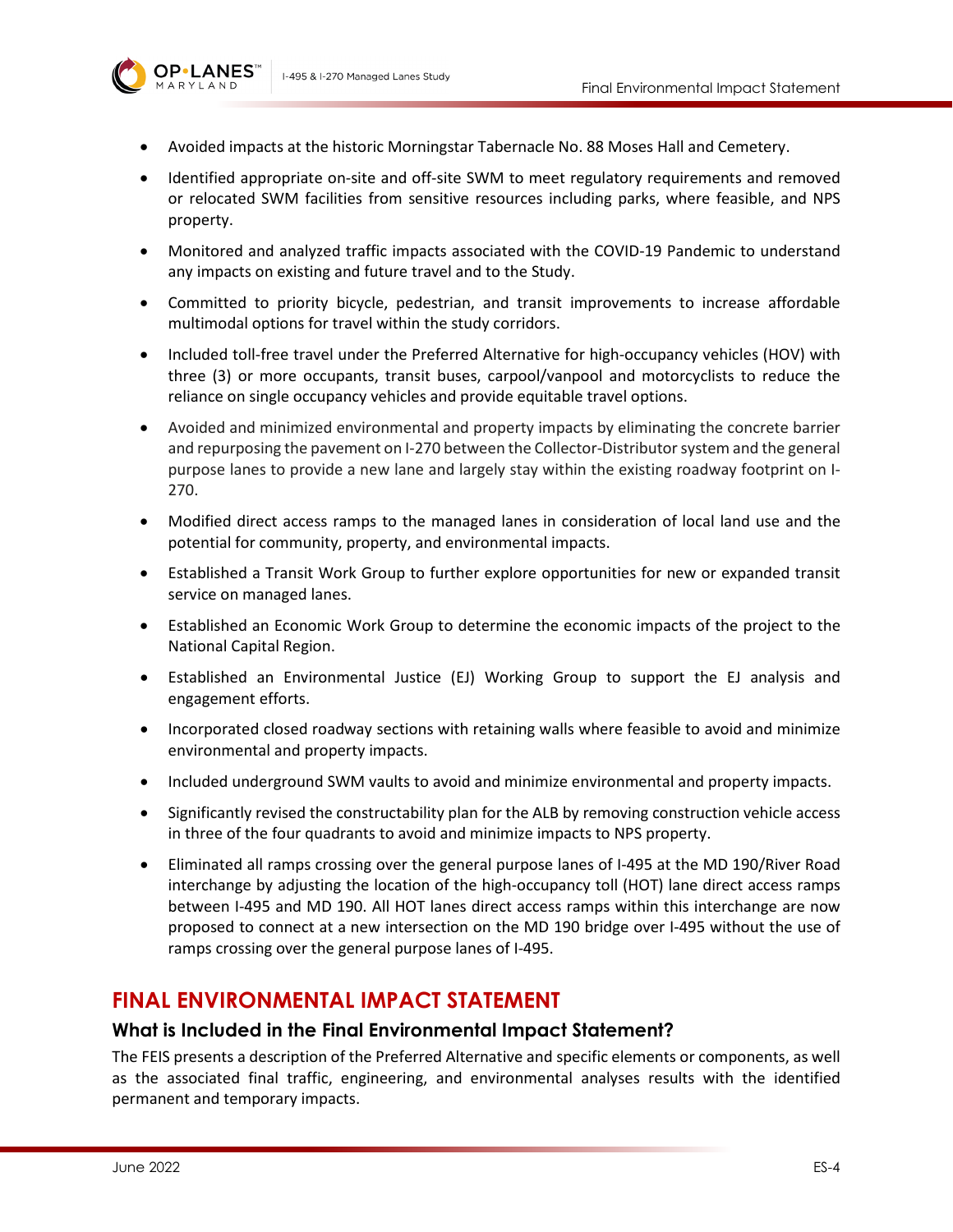

The FEIS focuses on any additional analysis and refinements of the data since the DEIS and SDEIS. The final analysis of environmental impacts is included in **Chapter 5** of the FEIS and is supported by 21 Final Technical Reports, which are listed in the adjacent text box and appended to the FEIS.

I-495 & I-270 Managed Lanes Study

Additional analyses or final analyses that are presented in this FEIS include:

- Final Visual Impacts Assessment for the Preferred Alternative, including renderings and final mitigation.
- Final Air Quality Analysis for the Preferred Alternative including carbon monoxide, Mobile Source Air Toxics, Greenhouse Gas Emissions and construction related air quality impacts.
- Final Section 4(f) Evaluation with the final Least Overall Harm Analysis.
- Final EJ Analysis including comparison of adverse effects from the Preferred Alternative within EJ populations to adverse effects within a non-EJ population reference community and final conclusion of whether disproportionately high and adverse effects would occur.

#### **What are the Supporting Technical Reports to the FEIS?**

- A. Final Traffic Analysis Technical Report
- B. MDOT SHA's Draft Application for Interstate Access Point Approval
- C. Final COVID-19 Travel Analysis & Monitoring Plan
- D. Compensatory Stormwater Mitigation Plan
- E. Environmental Resource Mapping
- F. Final Community Effects Assessment & Environmental Justice Technical Report
- G. Final Section 4(f) Evaluation
- H. Final Visual Impact Assessment
- I. Final Cultural Resources Technical Report
- J. Section 106 Programmatic Agreement
- K. Final Air Quality Technical Report
- L. Final Noise Analysis Technical Report
- M. Final Natural Resources Technical Report
- N. Final Avoidance, Minimization and Impacts Report
- O. Final Compensatory Wetlands and Waterways Mitigation Plan
- P. Joint Federal/State Permit Application
- Q. Final Indirect and Cumulative Effects Technical Report
- R. Final Public Involvement and Agency Coordination Technical Report
- S. Select Agency Correspondence
- T. Responses to DEIS and SDEIS Comments
- U. Environmental Assessment Form
- Final Mitigation Package including all final measures to mitigate unavoidable impacts for all resources identified through coordination with jurisdictional agencies.
- Final Joint Federal/State Permit Application and supporting documentation for the Alteration of Any Floodplain, Waterway, Tidal or Nontidal Wetlands.

With the advancement of the Preferred Alternative, coordination with the resource agencies on avoidance, minimization, and conceptual mitigation has continued. **Chapter 7** of the FEIS includes a comprehensive list of the mitigation and commitments to be carried forward into final design. The final mitigation and commitments will be included with the ROD.

Lastly, the FEIS includes responses to the public comments received on the DEIS and SDEIS. **Chapter 9** presents a summary of common themed comments and responses to those comments. **FEIS, Appendix T** presents the responses to all individual, elected official, agency, community organizations, businesses, and stakeholder comments and copies of the comments received.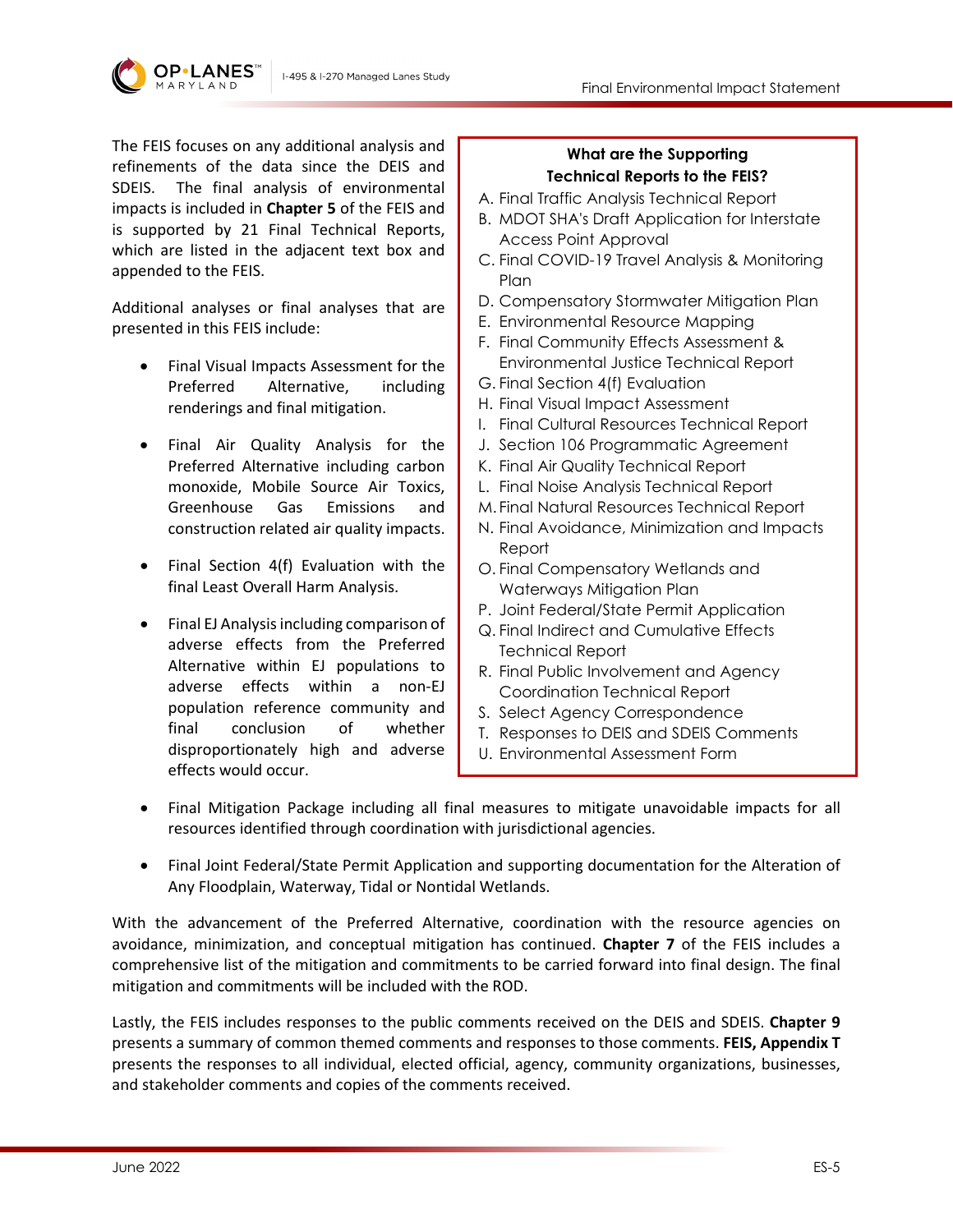



### **What is the Format of the FEIS?**

The format of this FEIS follows the same format as the July 10, 2020 DEIS and October 1, 2021 SDEIS and contains twelve chapters.

- **Chapter 1** presents the Study's Purpose and Need, which is unchanged from the DEIS, but repeated for ease of the reader. This chapter is supported by the *Purpose and Need Statement* (**DEIS, Appendix A)** [\(https://oplanesmd.com/wp-content/uploads/2020/07/DEIS\\_AppA\\_PN\\_web.pdf\)](https://oplanesmd.com/wp-content/uploads/2020/07/DEIS_AppA_PN_web.pdf).
- **Chapter 2** presents a summary of the alternatives development and evaluation process for the Managed Lanes Study that led to the determination of the Preferred Alternative. This chapter is supported by the *Alternatives Technical Report* (**DEIS, Appendix B**) [https://oplanesmd.com/wp](https://oplanesmd.com/wp-content/uploads/2020/07/DEIS_AppB_Alts_web.pdf)content/uploads/2020/07/DEIS AppB Alts web.pdf).
- **Chapter 3** presents a description of the Preferred Alternative. It also describes other common elements of the Preferred Alternative such as,  $LOD<sub>i</sub><sup>1</sup>$  $LOD<sub>i</sub><sup>1</sup>$  $LOD<sub>i</sub><sup>1</sup>$  managed lanes access, SWM, culverts, construction and short-term effects, transit elements, pedestrian and bicycle considerations, and tolling.
- **Chapter 4** presents results from the traffic operational analyses conducted for the 2045 No Build Alternative and Preferred Alternative. This analysis has been updated since the SDEIS. It also discusses how the effects of the pandemic are being considered in the traffic analysis, as well as the effects to local roadway networks. This chapter is supported by the *Final Traffic Analysis Report* in **FEIS, Appendix A.**
- **Chapter 5** presents the permanent and temporary impacts associated with the Preferred Alternative. It also provides an update on the final measures to avoid, minimize, and mitigate potential environmental effects, where applicable. This chapter is supported by numerous technical reports as appended to this FEIS including **Appendices D, E, F, H, I, K, L, M, O, P,** and **Q**.
- **Chapter 6** presents the Final Section 4(f) Evaluation, which updates the Section 4(f) uses and mitigation associated with the Preferred Alternative to significant public parks, recreational areas, and historic properties in compliance with Section 4(f) of the US Department of Transportation (USDOT) Act of 1966. This chapter is a summary of the *Final Section 4(f) Evaluation* in **FEIS, Appendix G**.
- **Chapter 7** presents a comprehensive summary table of the mitigation measures and commitments that will be carried through to final design and construction of the Preferred Alternative.
- **Chapter 8** presents a summary of the public outreach and agency coordination for the Study that has occurred since publication of the DEIS in July 2020. This chapter is supported by the *Public Involvement and Agency Coordination Reports* in **DEIS, Appendix P** and **FEIS, Appendix R**.
- **Chapter 9** presents a summary of the common themed comments received on the DEIS and SDEIS and responses to those comments.
- **Chapter 10** presents the List of Preparers of the FEIS.
- **Chapter 11** presents the Distribution List of agencies, organizations, and persons to whom the FEIS was made available as well as information on public availability of the FEIS.
- **Chapter 12** presents the references for the FEIS.

<span id="page-5-0"></span><sup>1</sup> The limits of disturbance (LOD) are the proposed boundary within which all construction, staging, materials storage, grading, clearing, erosion and sediment control, landscaping, drainage, stormwater management, noise barrier replacement/construction, and related activities would occur.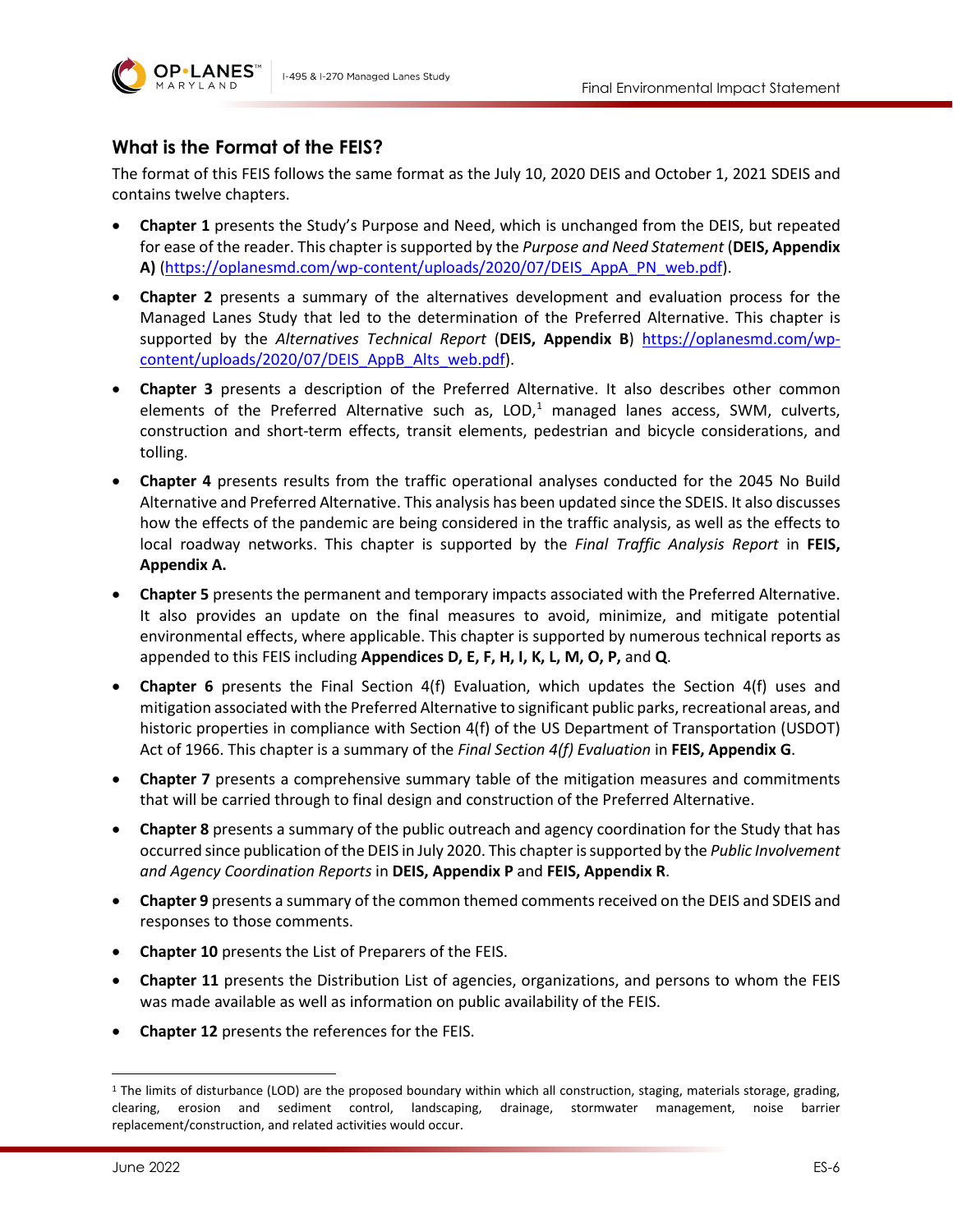

# **PREFERRED ALTERNATIVE**

# **What is the Preferred Alternative?**

The Study considered alternatives that address significant roadway congestion within the specific study limits which remain unchanged from the DEIS: I-495 from south of the George Washington Memorial Parkway in Fairfax County, Virginia, including replacement of the ALB over the Potomac River, to west of MD 5 and along I-270 from I-495 to north of I-370, including the east and west I-270 spurs, in Montgomery and Prince George's counties, Maryland. The Preferred Alternative, Alternative 9 - Phase 1 South (shown in **dark blue** in **[Figure ES-1](#page-6-0)**), includes build improvements within the limits of Phase 1 South only. There is no action or no improvements included at this time on I-495 east of the I-270 east spur to MD 5 (shown in **light blue** in **[Figure ES-1](#page-6-0)**). While the Preferred Alternative does not include improvements to the remaining parts of I-495 within the scope of the Study, improvements on the remainder of the interstate system may still be needed in the future and would advance separately, subject to additional environmental studies, analysis and collaboration with the public, stakeholders, and local agencies. The rationale for the identification of the Preferred Alternative is discussed in this FEIS in **Chapter 2, Section 2.5** and the **SDEIS, Chapter 2, Section 2.2**. Potential roadway or transit improvements on I-270 from north of I-370 to I-70 were not included as part of this Study, because that project has a demonstrated need outside of the Study and, therefore, is advancing under a separate planning study [\(https://oplanesmd.com/i270-environmental/\)](https://oplanesmd.com/i270-environmental/).

<span id="page-6-0"></span>

**Figure ES-1: I-495 & I-270 Managed Lanes Study Corridors – Preferred Alternative**

The Preferred Alternative includes a two-lane, HOT managed lanes network on I-495 and I-270 within the limits of Phase 1 South only (**[Figure ES-2](#page-7-0)**). On I-495, the Preferred Alternative consists of adding two, new HOT managed lanes in each direction from south of the George Washington Memorial Parkway to west of MD 187. On I-270, the Preferred Alternative consists of converting the one existing HOV lane in each direction to a HOT managed lane and adding one new HOT managed lane in each direction on I-270 from I-495 to north of I-370 and on the I-270 east and west spurs. There is no action, or no improvements included at this time on I-495 east of the I-270 east spur to MD 5. Along I-270, the existing collectordistributor lanes from Montrose Road to I-370 would be removed as part of the proposed improvements.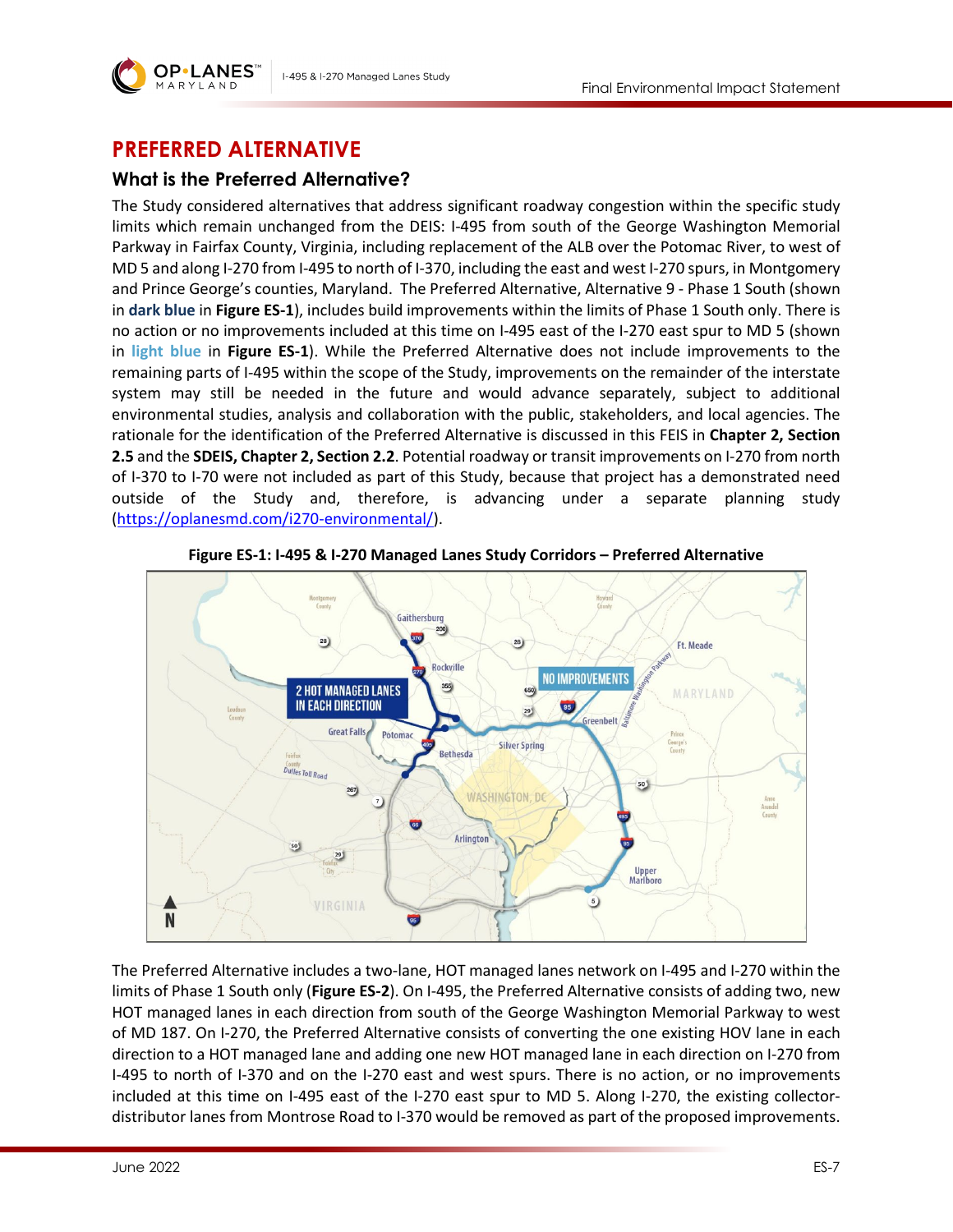

The managed lanes would be separated from the general purpose lanes using flexible delineators placed within a buffer. Transit buses and HOV 3+ vehicles would be permitted to use the managed lanes toll-free.

This Preferred Alternative was identified after coordination with resource agencies, the public, and stakeholders to respond directly to feedback received on the DEIS, and to align the NEPA approval with the P3 Program's planned project phased delivery and permitting approach. FHWA and Cooperating Agencies<sup>[2](#page-7-1)</sup> concurred on Alternative  $9$  – Phase 1 South as the Preferred Alternative in June 2021.

#### <span id="page-7-0"></span>**Figure ES-2: Alternative 9 – Phase 1 South Typical Sections (HOT Managed Lanes Shown in Yellow)**



I-495 from the George Washington Memorial Parkway to west of MD 187

I-495 & I-270 Managed Lanes Study

The Preferred Alternative includes the full replacement of the ALB with a new, wider bridge (not widening of the existing bridge) to accommodate the two HOT lanes in each direction. The existing bridge is nearly 60 years old and would need to be replaced sometime over the next decade regardless of this Study. The

Approx. 218' - 222

<span id="page-7-1"></span><sup>2</sup> National Capital Planning Commission (NCPC) and Maryland-National Capital Park and Planning Commission (M-NCPPC) did not concur on the Preferred Alternative.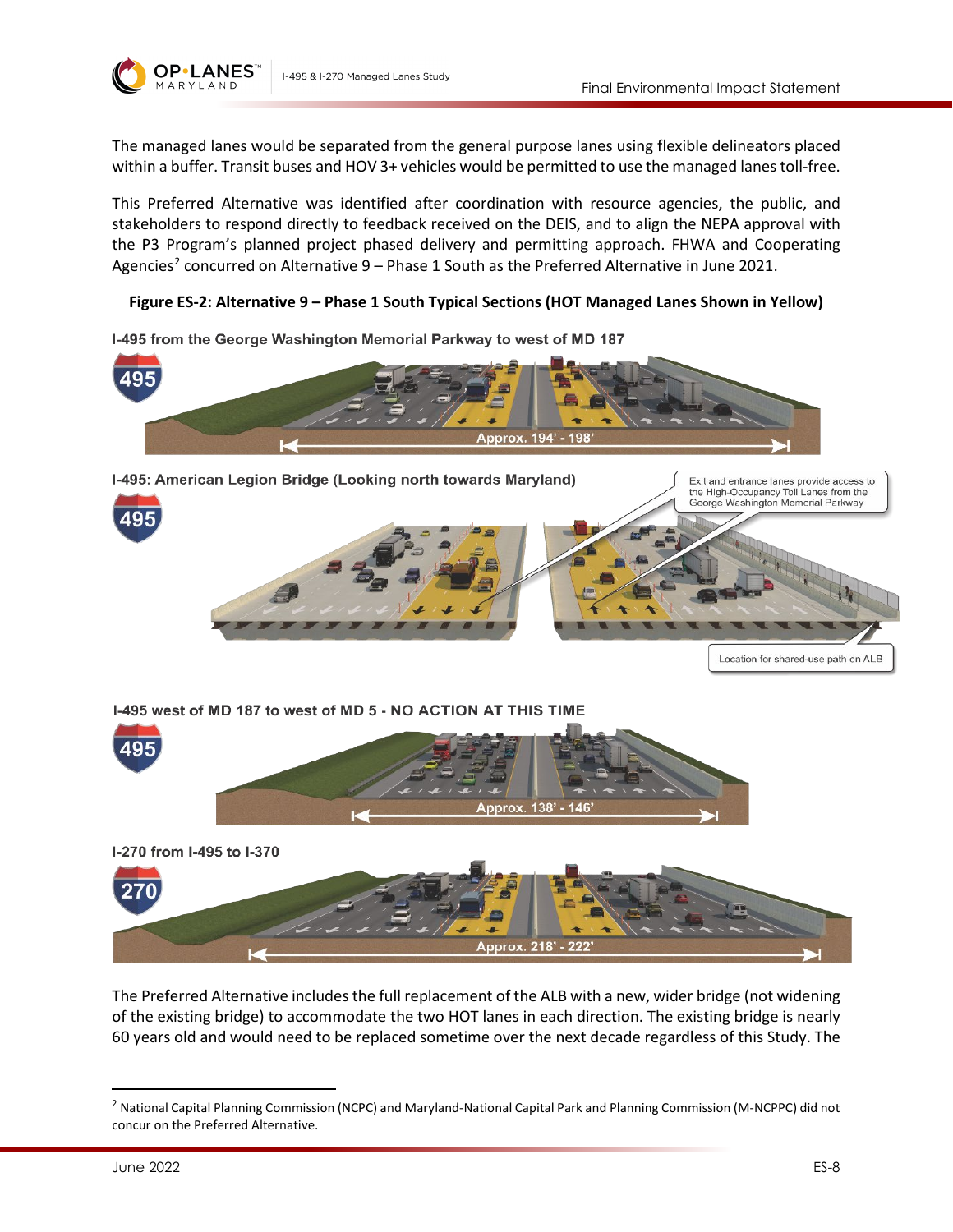



new bridge would be constructed in stages to maintain the same number of existing lanes during peak periods. The new bridge will be replaced in the same existing location.

The reconstructed ALB will include a shared use path to provide bicycle and pedestrian connection between Virginia and Maryland. Public comments supporting a direct connection of the shared use path from the ALB to the Chesapeake and Ohio Canal towpath were received by MDOT SHA, FHWA and NPS during the SDEIS public comment period. To be responsive, a direct connection to the Chesapeake and Ohio Canal towpath has been incorporated into the preliminary design and is accounted for in the Preferred Alternative LOD and impact analyses. The three shared use path options connecting to MacArthur Boulevard presented in the SDEIS are no longer under consideration in this FEIS. The direct connection to the Chesapeake and Ohio Canal towpath results in fewer NPS property and natural resource impacts. MDOT SHA and the Developer will continue to coordinate with NPS to review the condition of the existing connection between the Chesapeake and Ohio Canal towpath and the MacArthur Boulevard sidepath outside of the study area. The alignment of the proposed shared use path connection to the Chesapeake and Ohio Canal towpath is shown in **FEIS, Appendix E.**

#### **What Multimodal Components Are Included in the Preferred Alternative?**

**Transit Components:** MDOT SHA has identified opportunities to enhance transit mobility and connectivity within the Preferred Alternative to further support the Purpose and Need and to address public and agency comments received. These include the following elements:

- Allowing bus transit usage of the HOT managed lanes toll free to provide an increase in speed of travel, assurance of a reliable trip, and connection to local bus service/systems on arterials that directly connect to urban and suburban activity and economic centers.
- Accommodating direct and indirect connections from the proposed HOT managed lanes to existing transit stations and planned Transit Oriented Development at the Shady Grove Metro (I-370), Twinbrook Metro (Wootton Parkway), Rockville, and Westfield Montgomery Mall Transit Center (Westlake Terrace) (refer to **Chapter 3, Section 3.1.4**).

**Bicycle and Pedestrian Components:** MDOT SHA has made a commitment to priority bicycle and pedestrian connections that remove existing barriers and provide connectivity for bicyclists and pedestrians consistent with the Montgomery County and City of Rockville master plans and priorities, including but not limited to:

- Replacing, upgrading, or providing new pedestrian and bicycle facilities where existing facilities would be impacted by the Preferred Alternative to meet the master plan recommended facilities.
- Constructing a new pedestrian and bicycle shared use path across the ALB to connect facilities in Maryland and Virginia.
- Lengthening the I-270 bridge over Tuckerman Lane to accommodate future pedestrian and bicycle facilities along Tuckerman Lane.
- Constructing new sidepaths<sup>[3](#page-8-0)</sup> across MD 190 over I-495.

<span id="page-8-0"></span><sup>&</sup>lt;sup>3</sup> Sidepath or shared use path is a paved or unpaved bikeway outside the motor vehicle traveled way providing two-way travel for pedestrians and bicycles within the highway right-of-way. Refer to **SDEIS, Chapter 2, Section 2.3.8**.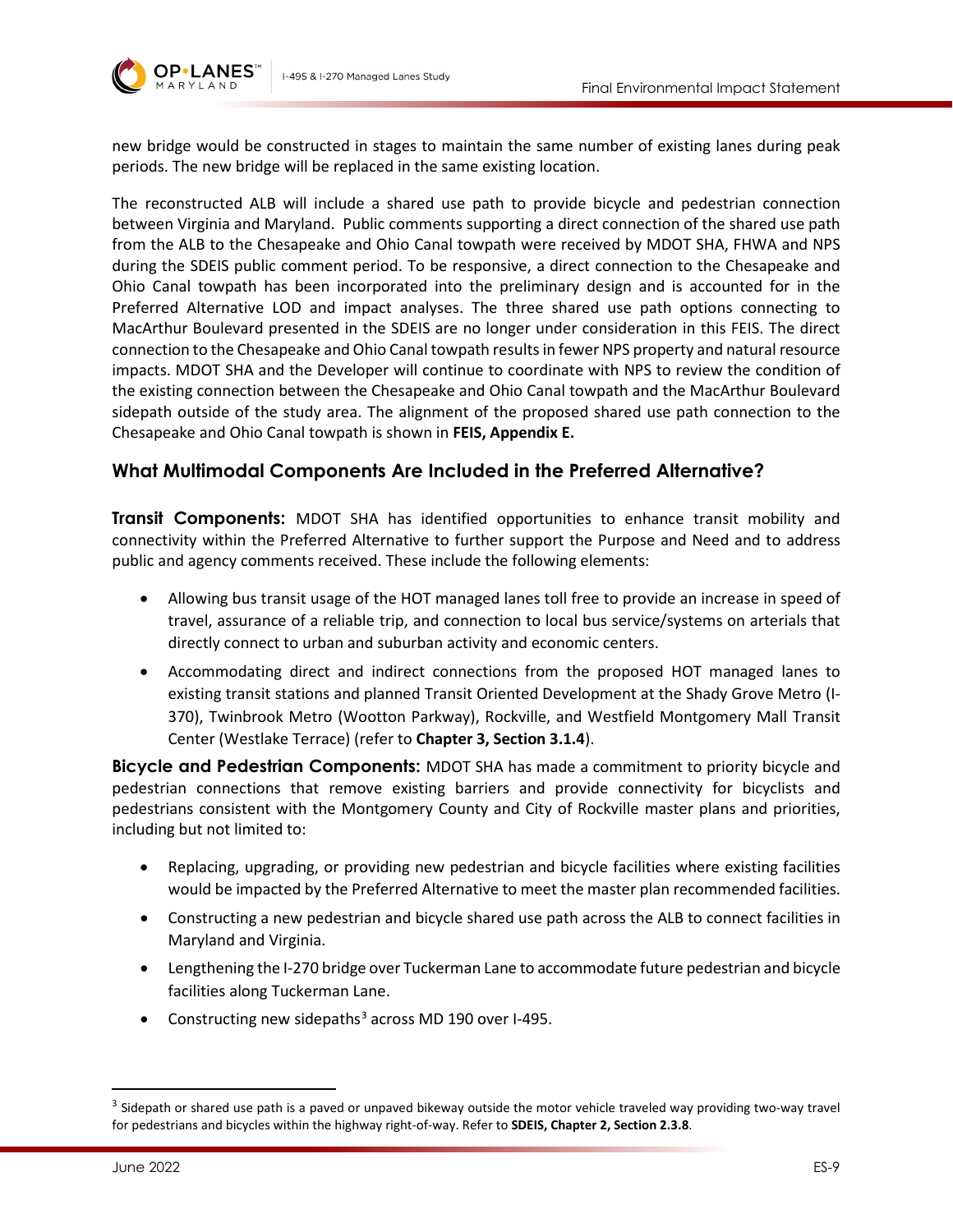



- Widening the existing variable-width sidepath along the northside of Seven Locks Road under I-495 (Cabin John Trail).
- Constructing a new sidewalk along the west side of Seven Locks Road under I-495 to reestablish the historic connection between First Agape African Methodist Episcopal Zion Church (Gibson Grove Church) and Morningstar Tabernacle No. 88 Moses Hall and Cemetery.

#### **How is Stormwater Management Addressed under the Preferred Alternative?**

In accordance with the *Maryland Stormwater Management Act of 2007*, MDOT SHA will ensure SWM water quantity and water quality requirements, and treatment will be provided to improve current conditions, as required under the Maryland Stormwater Management Act. The project intends to meet Maryland water quality standards to provide onsite treatment of all new impervious area and a minimum of 50 percent of reconstructed existing impervious area. The FEIS includes an updated preliminary, conceptual level SWM analysis for the Preferred Alternative since the SDEIS. Modifications to the SWM approach for the FEIS included reevaluation of stormwater needs and locations based on a more detailed volume-based analysis and the development of a SWM Concept to fit within the Preferred Alternative LOD developed for the SDEIS and refined for the FEIS. The update includes a reduction in off-site compensatory SWM needs compared to the SDEIS.

For water quality requirements, the Preferred Alternative will meet the environmental site design requirements to the maximum extent practicable on-site. SWM facilities that could be provided include wet ponds, extended detention ponds, underground quantity facilities, submerged gravel wetlands, grass swales, bio-swales, micro-bioretentions, bioretentions, underground sand filter, etc. However, due to the amount of impervious area requiring treatment and the existing site constraints, the full amount of required water quality could not be provided in all drainage segments. For those drainage segments where water quality could not be met on-site, the deficiency will be met using compensatory (off-site) SWM within the same watershed as defined by the MDOT SHA *Sediment and Stormwater Guidelines and Procedures[4](#page-9-0)* , *Section 5.5*. Based on the results of an updated off-site compensatory SWM analysis, numerous potential water quality sites were identified to meet and exceed the full impervious area treatment required for the Preferred Alternative. Refer to **Chapter 3, Section 3.1.6** for additional details on the onsite SWM concept and the compensatory SWM plan (**FEIS, Appendix D**). The final onsite and, if necessary, off-site SWM concept will be developed during final design.

# **FINAL SUMMARY OF ENVIRONMENTAL RESOURCES, CONSEQUENCES, AND MITIGATION**

### **What Avoidance and Minimization Efforts Have Occurred Over the Course of the NEPA Study?**

Since the publication of the DEIS and SDEIS, avoidance and minimization opportunities to historic properties, parklands, wetlands, wetland buffers, waterways, forests, and the Federal Emergency Management Agency's 100-year floodplain have advanced through extensive coordination with the regulatory and resource agencies.

The Preferred Alternative, with build improvements only within the limits of Phase 1 South, avoids over 100 acres of parkland and hundreds of wetland and stream features identified in the DEIS. The Preferred Alternative presented was developed as a resource avoidance and minimization alternative based in part

<span id="page-9-0"></span><sup>4</sup> https://www.roads.maryland.gov/OHD2/Part\_A\_Sediment\_and\_Stormwater\_Guidelines.pdf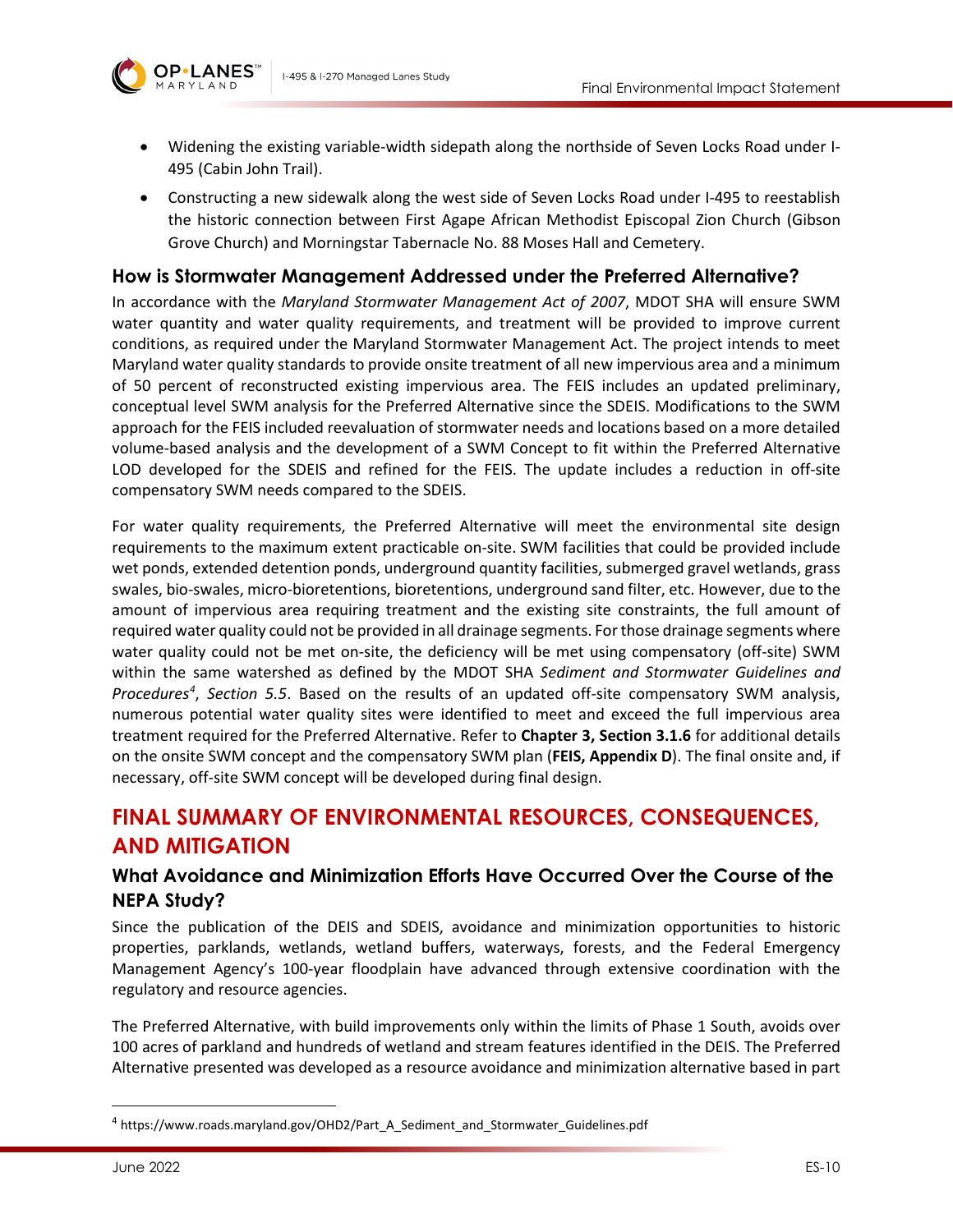



on extensive coordination with and input from agencies and stakeholders, including the Officials with Jurisdiction (OWJs) for Section 4(f) properties. Comments received on the DEIS and Draft Section 4(f) Evaluation from agencies and stakeholders specifically requested avoidance of significant parkland and historic resources within the study area. The Preferred Alternative is responsive to comments received and aligns the Study to be consistent with the previously determined phased delivery and permitting approach by limiting the build improvements to the area of Phase 1 South only while avoiding improvements on I-495 east of the I-270 East Spur. The result is complete avoidance of significant stream valley parks, including Rock Creek, Northwest Branch, Sligo Creek, Southwest Branch, and Henson Creek Stream Valley Parks, as well as historic parks of national significance including the Baltimore-Washington Parkway, Greenbelt Park, and Suitland Parkway.

The impacts associated with the Preferred Alternative were avoided and minimized to the greatest extent practicable in all areas at this preliminary stage of the Study. Avoidance and minimization techniques were specifically refined in some areas of sensitive or recreationally valuable resources. Examples of avoidance and minimization efforts that have occurred through the DEIS, SDEIS, and FEIS include the following.

- **Displacements Avoided**: In the DEIS, Alternative 9 had 34 residential and 4 business displacements; the Preferred Alternative in the SDEIS and FEIS avoids all residential and business displacements.
- **Right-of-Way Requirements Further Minimized**: In the DEIS, Alternative 9 had 313.4 acres of right-of-way impacts; the SDEIS Preferred Alternative design minimized the right-of-way impacts to 115.9 acres; and the FEIS Preferred Alternative impacts were further minimized to 92.8 acres, including both temporary and permanent impacts.
- **Park Impacts Further Minimized**: In the DEIS, Alternative 9 had 133.1 acres of park impacts; the SDEIS Preferred Alternative had 36.1 acres; and the FEIS Preferred Alternative further minimized impacts to 30.2 acres, including both temporary and permanent impacts.
- **NPS Park Properties Around the ALB Further Minimized**: The three NPS Park properties around the ALB impacted by the Study are the George Washington Memorial Parkway, Chesapeake and Ohio Canal National Historical Park, and Clara Barton Parkway. Efforts to minimize impacts to these park properties has been a focus of much attention by MDOT SHA. These efforts resulted in the development of a team of national and local experts in design, structures, and constructability to look for innovative ways to avoid and minimize impacts to these resources of national significance (refer to **Chapter 5, Section 5.4** for details). In the DEIS, Alternative 9 impacted 29.4 acres of these three park properties; the SDEIS Preferred Alternative minimized impacts to 17 acres; and the FEIS Preferred Alternative further minimized impacts to 16.2 acres of which 2.7 acres are considered permanent impacts.
- **Maryland-National Capital Park and Planning Commission (M-NCPPC) Park Properties Further Minimized**: In the DEIS, Alternative 9 impacted 26 M-NCPPC park properties totaling 29 acres of impacts; the SDEIS Preferred Alternative impacted 9.2 acres at five M-NCPPC park properties; the FEIS Preferred Alternative further minimized the impacts at the five park properties to 8.2 acres, including both temporary and permanent impacts.
- **Morningstar Tabernacle No. 88 Moses Hall and Cemetery Avoided**: In the DEIS, Alternative 9 impacted 0.3 acre of the Morningstar Cemetery. Based on further investigations of the property since the DEIS, the Preferred Alternative as presented in the SDEIS and FEIS avoids impacts to the historic Morningstar Tabernacle No. 88 Moses Hall and Cemetery boundary.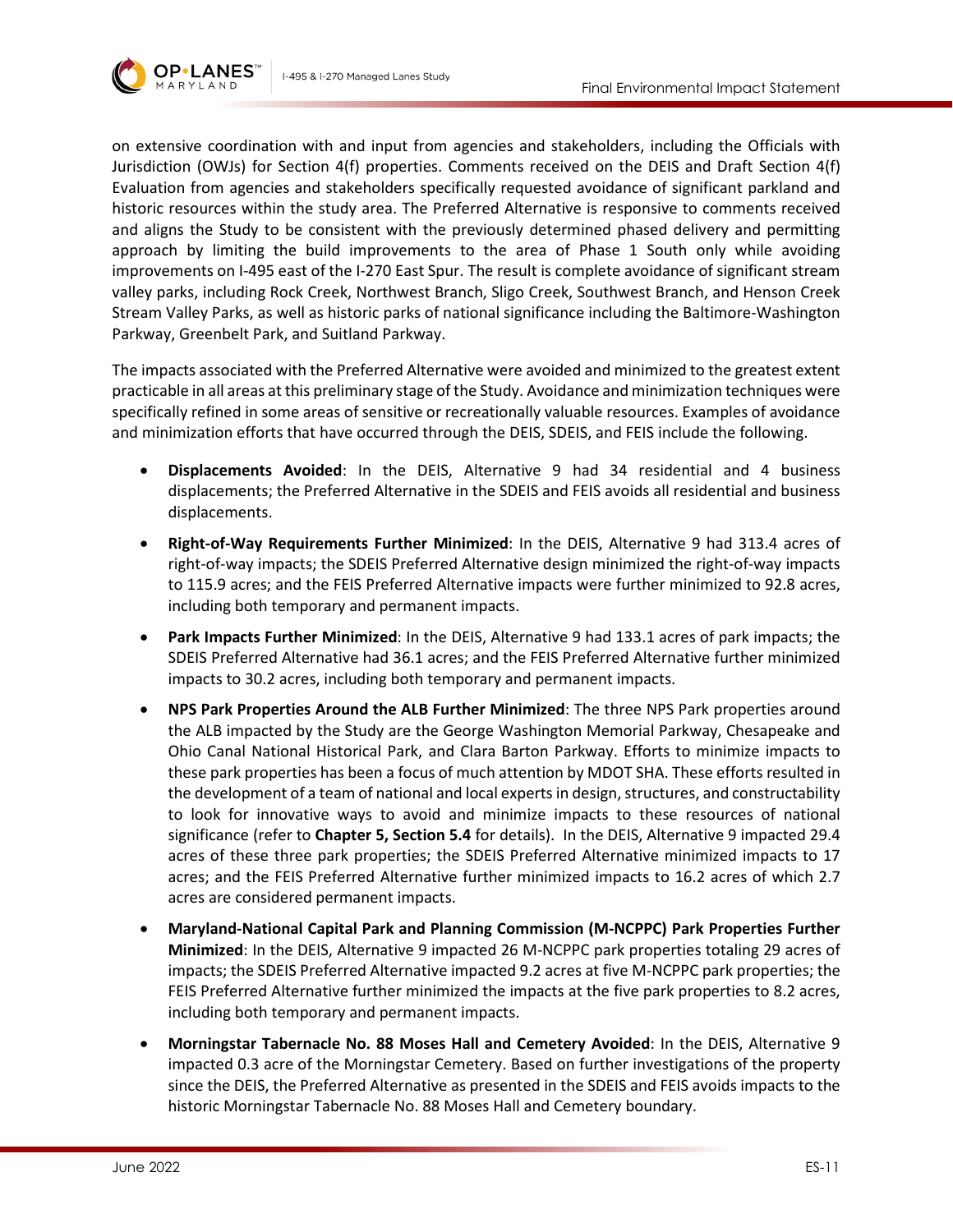

- **Wetland Impacts Further Minimized**: In the DEIS, Alternative 9 had 16.3 acres of wetland impacts; the SDEIS Preferred Alternative had 4.3 acres; and the FEIS Preferred Alternative further minimized impacts to 3.9 acres.
- **Waterway Impacts Further Minimized**: In the DEIS, Alternative 9 had 155,922 linear feet of waterway impacts; the SDEIS Preferred Alternative had 46,553 linear feet; and the FEIS Preferred Alternative further minimized impacts to 42,286 linear feet.
- **Floodplain Impacts Further Minimized**: In the DEIS, Alternative 9 had 119.5 acres of floodplain impacts; the SDEIS Preferred Alternative had 48.8 acres; and the FEIS Preferred Alternative further minimized impacts to 31.6 acres.
- **Forest Canopy Impacts Further Minimized**: In the DEIS, Alternative 9 had 1,497 acres of forest canopy impacts; the SDEIS Preferred Alternative had 500.1 acres; and the FEIS Preferred Alternative further minimized impacts to 455.0 acres.

Refer to **Chapters 3, 5, and 6** of this FEIS for additional details on the impacts and efforts to further avoid and minimize impacts to environmental resources. For unavoidable impacts, a comprehensive mitigation package has been developed. Final mitigation is documented in this FEIS in **Chapters 5, 6, and 7** and will be documented in the ROD. Following the NEPA Process, the Developer will continue to further avoid and minimize impacts throughout the remainder of the design process to the greatest extent practicable. Monetary incentives have been added to the Developer's Technical Provisions to encourage further avoidance and minimization of impacts to wetlands, waterways, forest, and parkland.

# **What Are the Effects of the Preferred Alternative on the Environmental Resources?**

The environmental consequences presented in **Chapter 5** are described for the Preferred Alternative. Since the DEIS and SDEIS, design has advanced on the Preferred Alternative. The permanent or long-term and temporary or short-term, construction-related effects are quantified and presented in this FEIS. The summary of environmental effects of the Preferred Alternative are presented in **[Table ES-1.](#page-12-0)**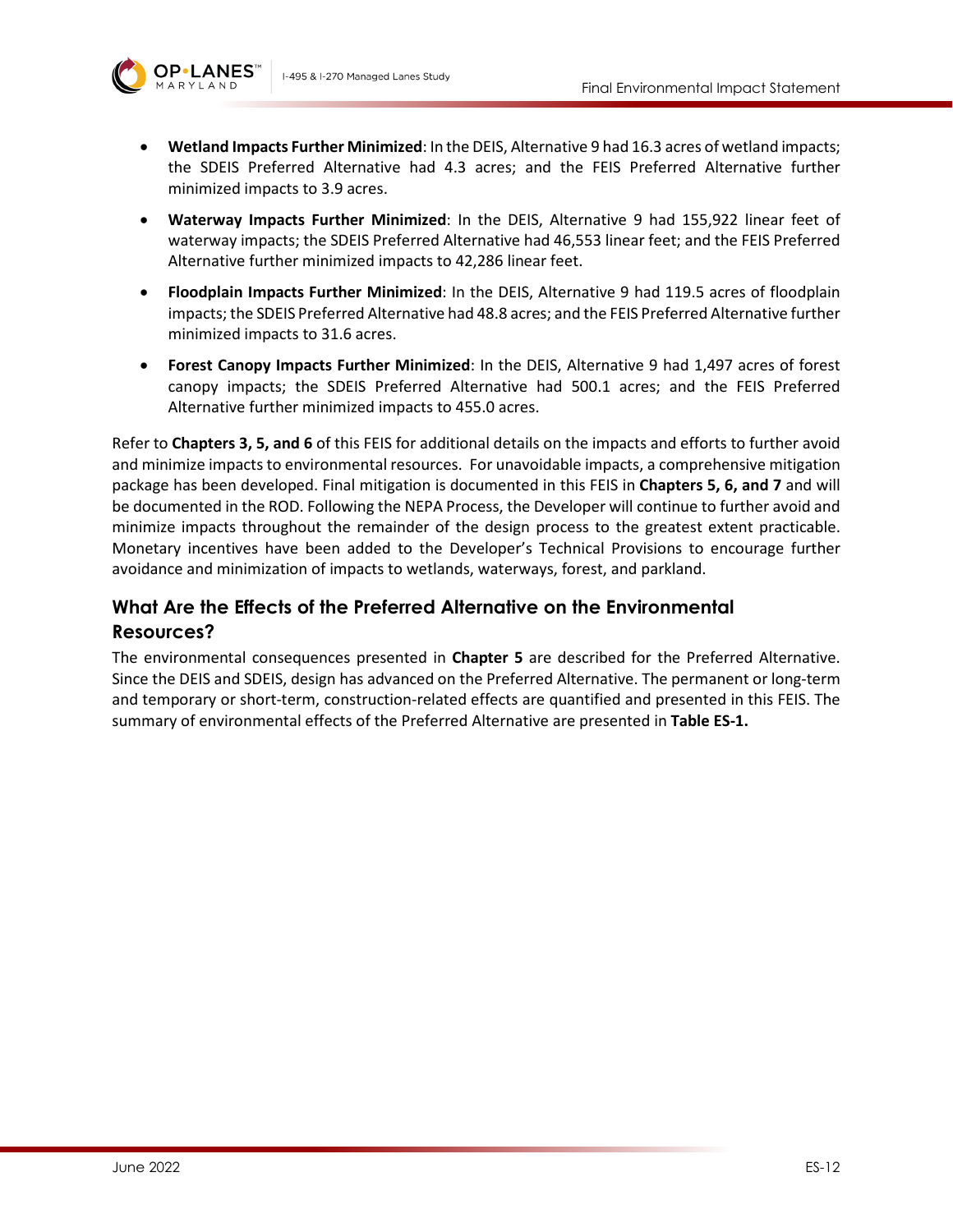

<span id="page-12-0"></span>

| <b>Resource</b>                                                     | Permanent <sup>1</sup> | Temporary <sup>1</sup> | Total $1$ | Change in<br><b>Total Impact</b><br>since SDEIS |  |
|---------------------------------------------------------------------|------------------------|------------------------|-----------|-------------------------------------------------|--|
| <b>Total Potential Impacts to Public Park Properties</b><br>(acres) | 15.7                   | 14.5                   | 30.2      | $-5.9$                                          |  |
| Total Right-of-Way or Easement Required <sup>2</sup> (acres)        | 78.2                   | 14.7                   | 92.8      | $-23.1$                                         |  |
| Number of Properties Directly Affected (count)                      |                        |                        | 361       | $-140$                                          |  |
| Number of Residential Relocations (count)                           |                        |                        | $\bf{0}$  | 0                                               |  |
| Number of Business Relocations (count)                              |                        |                        | $\bf{0}$  | $\Omega$                                        |  |
| Number of Historic Properties with Adverse Effect <sup>3</sup>      |                        |                        | 10        | $+1$                                            |  |
| Noise Sensitive Areas Impacted (count)                              |                        |                        | 48        | $+1$                                            |  |
| Hazardous Materials Sites of Concern (count)                        |                        |                        | 255       | $\Omega$                                        |  |
| Wetlands of Special State Concern                                   | $\Omega$               | $\mathbf{0}$           | $\bf{0}$  | $\Omega$                                        |  |
| Wetlands <sup>4</sup> (acres)                                       | 3.5                    | 0.4                    | 3.9       | $-0.4$                                          |  |
| Wetland 25-foot Buffer (acres)                                      | 6.3                    | 0.2                    | 6.5       | $-0.6$                                          |  |
| Waterways <sup>4</sup> (square feet)                                | 637,080                | 323,136                | 960,216   | $-57,486$                                       |  |
| Waterways <sup>4</sup> (linear feet)                                | 39,933                 | 2,353                  | 42,286    | $-4,267$                                        |  |
| Tier II Catchments (acres)                                          | $\Omega$               | $\Omega$               | $\bf{0}$  | $\Omega$                                        |  |
| 100-Year Floodplain (acres)                                         | 24.2                   | 7.42                   | 31.6      | $-17.2$                                         |  |
| Forest Canopy (acres)                                               | 438.5                  | $16.5^{5}$             | 455.0     | $-45.1$                                         |  |
| Rare, Threatened and Endangered Species Habitat<br>(acres)          | 33.0                   | 21.8                   | 54.8      | $-1.6$                                          |  |
| Sensitive Species Project Review Area (acres)                       | 24.2                   | 19.3                   | 43.5      | $-1$                                            |  |
| Unique and Sensitive Areas (acres)                                  | 135.7                  | 27.4                   | 163.0     | $-5.5$                                          |  |

#### **Table ES-1: Summary of Quantifiable Impacts1 from the Preferred Alternative**

Notes: The impacts in this table are for the mainline improvements for the Preferred Alternative. Any impacts associated with the compensatory SWM are preliminary and discussed in the applicable resources sections in this Chapter and summarized in

**Chapter 3, Section 3.1.6**.<br><sup>1</sup> All values are rounded to the tenths place.

<sup>2</sup> The right-of-way is based on State records research and supplemented with county right-of-way, as necessary.<br><sup>3</sup> Refer to **Chapter 5, Section 5.7** for additional details on the effects to historic properties.

4 Refer to **Chapter 5**, **Section 5**.**12** for additional details on the impacts to wetlands and waterways.

5 Temporary forest canopy impacts are cleared forest in areas that will not be permanently acquired or altered by roadway construction. Replanting will occur in these areas. Impacts will be avoided and minimized, and replanting will be maximized within the corridor as determined in final design. Refer to **Chapter 5, Section 5.16** for additional details on forest canopy.

### **What Mitigation Is Being Considered for Unavoidable Environmental Effects?**

The advancement of conceptual mitigation for unavoidable effects to environmental resources from the Preferred Alternative has occurred since the DEIS and SDEIS. The final mitigation is discussed by applicable resource in **Chapter 5** for the following resources: waters of the United States (US), waters of the state, and wetlands; floodplains; watersheds and surface water; forests, including vegetation and terrestrial habitat; rare, threatened, and endangered species; parks and recreational facilities; terrestrial wildlife; aquatic biota; unique and sensitive areas; historical, architectural, and archaeological resources; noise; air; property acquisitions; hazardous materials; topography, geology, and soils; groundwater hydrology; communities and community facilities; EJ; and visual and aesthetic resources. **Chapter 7** presents a comprehensive summary table of final mitigation measures and commitments that will be carried forward through to final design and construction of the Preferred Alternative. The final mitigation was based on priorities identified by the OWJ and regulatory agencies over the resource to achieve no net loss, with a goal of net benefit.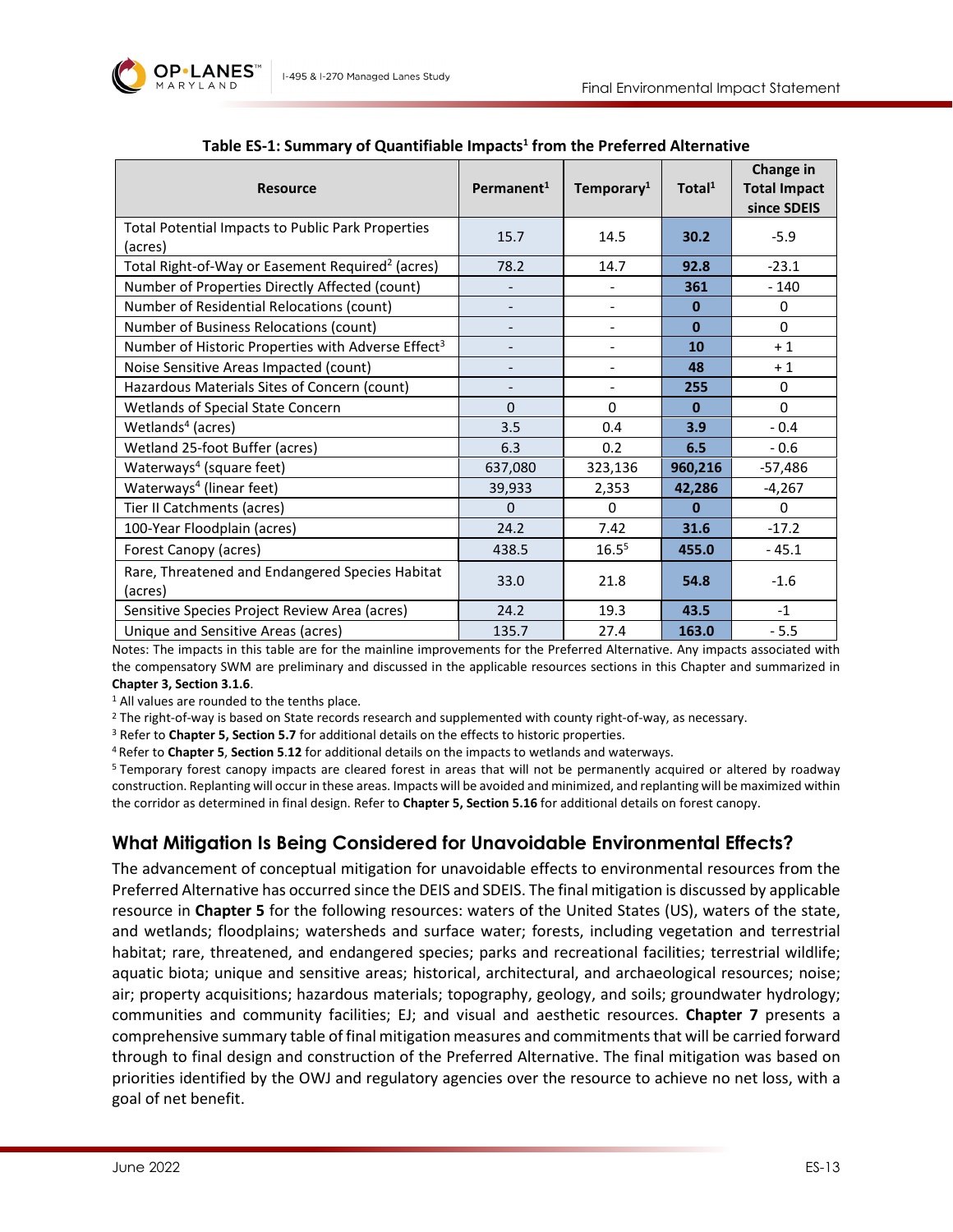



## **What Are the Results of the Final Section 4(f) Evaluation?**

Section 4(f) of the USDOT Act of 1966, as amended (49 United States Code [U.S.C.] §303(c)) stipulates that the USDOT, including the FHWA, cannot approve the use of land from a publicly-owned park, recreation area, wildlife or waterfowl refuge, or public or private historic site unless the following conditions apply:

- FHWA determines that there is no feasible and prudent avoidance alternative to the use of land from the property, and the action includes all possible planning to minimize harm to the property resulting from such use (23 Code of Federal Regulations (CFR) §774.3(a)(1) and (2)); or
- FHWA determines that the use of the Section 4(f) properties, including any measures to minimize harm committed to by the applicant, will have a *de minimis* impact on the property (23 CFR §774.3(b)).

The Preferred Alternative considered further coordination with and listening to agencies and stakeholders, including the OWJs for Section 4(f) properties. The Preferred Alternative is responsive to comments received requesting avoidance of Section 4(f) resources and aligns the Study to be consistent with the previously determined phased delivery and permitting approach.

The Preferred Alternative would avoid the use of 40 Section 4(f) properties with a net reduction of approximately 113.6 acres of Section 4(f) properties, including both parks and historic resources, compared to the DEIS Alternative 9. The Preferred Alternative would require use of a total of 33.2 acres from 20 Section 4(f) properties (including temporary and permanent use), compared to a total of 146.8 acres for the DEIS Alternative 9.

**Chapter 6** of this FEIS and **FEIS**, **Appendix G** includes the Final Section 4(f) Evaluation. The information included in this Final Section 4(f) Evaluation informed FHWA's consideration of the use of Section 4(f) property by the Preferred Alternative. The Final Section 4(f) Evaluation reflects the coordination with OWJs to coordinate impacts and mitigation, and *de minimis* coordination with the OWJs. The Final Section 4(f) Evaluation also includes finalization of the analysis to demonstrate all possible planning to minimize harm, finalization of the Least Overall Harm Analysis, and final mitigation commitments. Based on the information presented in the Draft Section 4(f) Evaluation, Updated Draft Section 4(f) Evaluation, and this Final Section 4(f) Evaluation, FHWA and MDOT SHA have concluded that there is no feasible and prudent alternative to the use of land from the Section 4(f) properties identified in **Table 6-2**, and the proposed action includes all possible planning to minimize harm, and the Preferred Alternative is the alternative with the least overall harm. Final approval of the Final Section 4(f) Evaluation will be made during the ROD.

### **How Has Environmental Justice Been Addressed Under the Preferred Alternative?**

The DEIS, SDEIS, and FEIS summarize the comprehensive community outreach and engagement strategies and in-depth analyses developed by MDOT SHA to ensure equal access to relevant Study information and to identify and address potential impacts to minority and low-income communities pursuant to federal requirements. These strategies reflected federal policy and guidance regarding EJ pursuant to Executive Order 12898, USDOT Order 5610.2(c), FHWA Order 6640.23A, and FHWA *Guidance on Environmental Justice and NEPA* (2011).

The public participation elements of the NEPA process were an opportunity to promote equity and EJ concerns by ensuring minority and low-income communities (EJ populations) have access to and receive information concerning the proposed action and the potential impacts on those communities. However,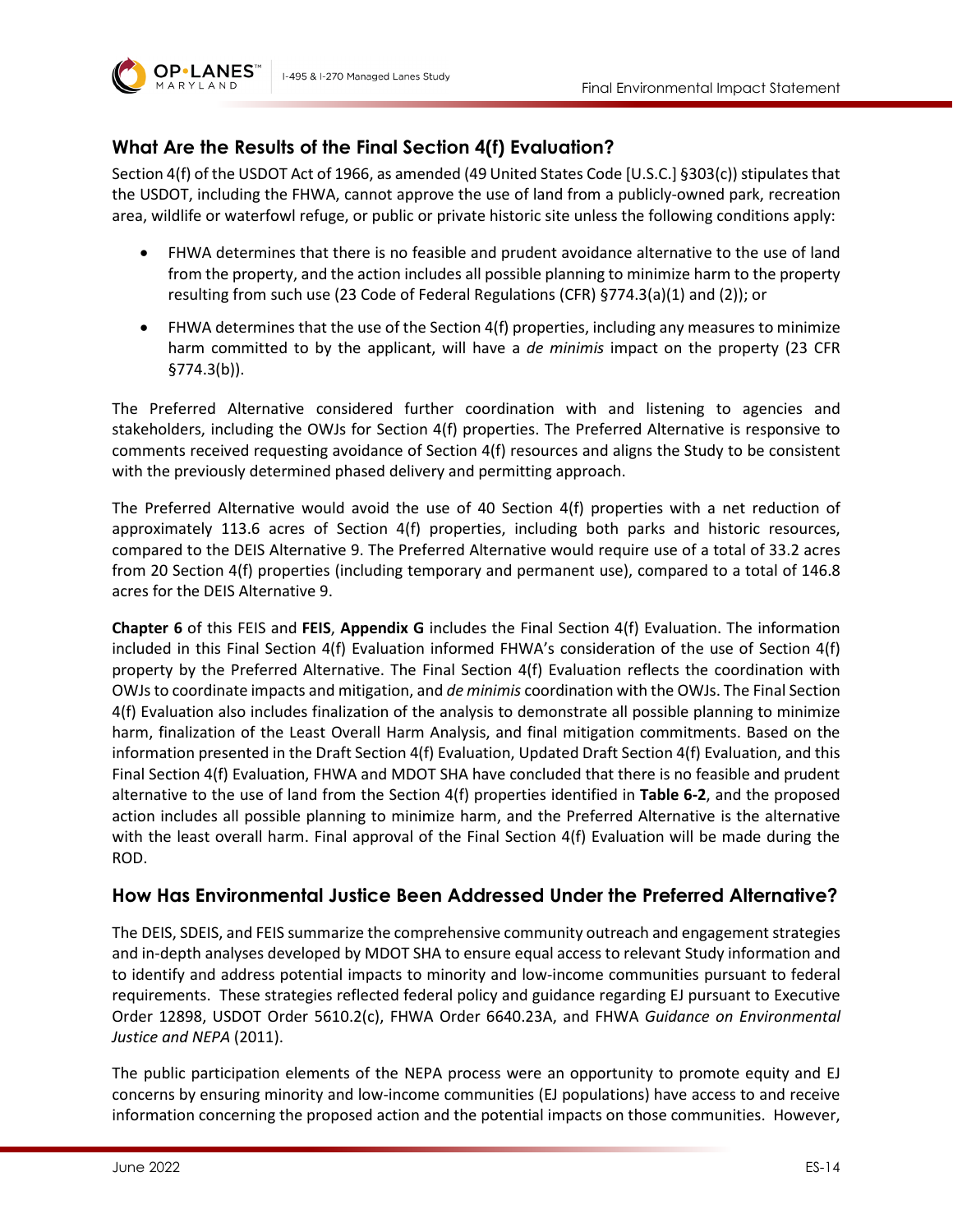

even more concentrated outreach efforts effectively identified community concerns and informed agency decision-makers regarding project elements and potential mitigation specifically geared to protected communities. In this regard, MDOT SHA implemented a robust plan to meet and exceed federal policies and best practices for outreach to and engagement with EJ populations within and adjacent to the study area.

In the Fall of 2021, MDOT SHA underwent an additional outreach effort with the purpose of providing opportunities for meaningful engagement with underserved communities directly or indirectly affected by the proposed improvements. In consideration of the pandemic and due to the large study area, MDOT SHA developed an online survey to seek feedback from EJ populations on existing community concerns and strategies that could be implemented to address those concerns. The survey was distributed in a variety of ways including through multiple community "pop-up" events hosted by MDOT SHA at local specialty markets in areas noted as having high percentages of low-income and/or minority populations. These events allowed MDOT SHA to answer Study-related questions and to engage face-to-face to hear community concerns and potential solutions.

The FEIS includes the final EJ analysis. Per FHWA Order 6640.23A, a *Disproportionately High and Adverse Effect on Minority and Low-Income Populations* is an adverse impact that:

- (1) is predominately borne by a minority population and/or a low-income population; or
- (2) will be suffered by the minority population and/or low-income population and is appreciably more severe or greater in magnitude than the adverse effect that will be suffered by the nonminority population and/or non-low-income population.

Due to the parallel nature of the Preferred Alternative to I-495 and I-270, plus the infrequent distribution of EJ and non-EJ populations along the Phase 1 South limits, impacts would occur consistently throughout the limits. Quantifiable impacts, including impacts to property, community facilities and services, natural resources, noise, and hazardous waste, would be borne primarily by non-EJ populations.

Impacts to demographics, traffic, air quality and its effect on public health, safety, visual and aesthetic resources, economy and employment, access and mobility, community cohesion/isolation and quality of life, and impacts resulting from construction would occur consistently along the Phase 1 South limits and more frequently in non-EJ populations. Given the reasoning documented in detail in the EJ Analysis (**Chapter 5, Section 21** and **FEIS, Appendix F**) and in accordance with Executive Order 12898, USDOT Order 5610.2(c), FHWA Order 6640.23A, and in FHWA *Guidance on Environmental Justice and NEPA* (2011), FHWA and MDOT SHA have determined that a disproportionately high and adverse impact would not occur to the EJ populations under the Preferred Alternative.

However, to be responsive to community concerns raised during the outreach and engagement efforts, which identified priorities for improved sidewalks and bicycle facilities, better lighting, and traffic calming measures, MDOT SHA commits to working with the City of Rockville, the City of Gaithersburg, and Montgomery County to:

- Identify locations where safer pedestrian crossings on major state roadways are needed.
- Identify locations where additional pedestrian improvements including adding or upgrading sidewalk, restriping for bicycle lanes, adding or upgrading ADA ramps are needed.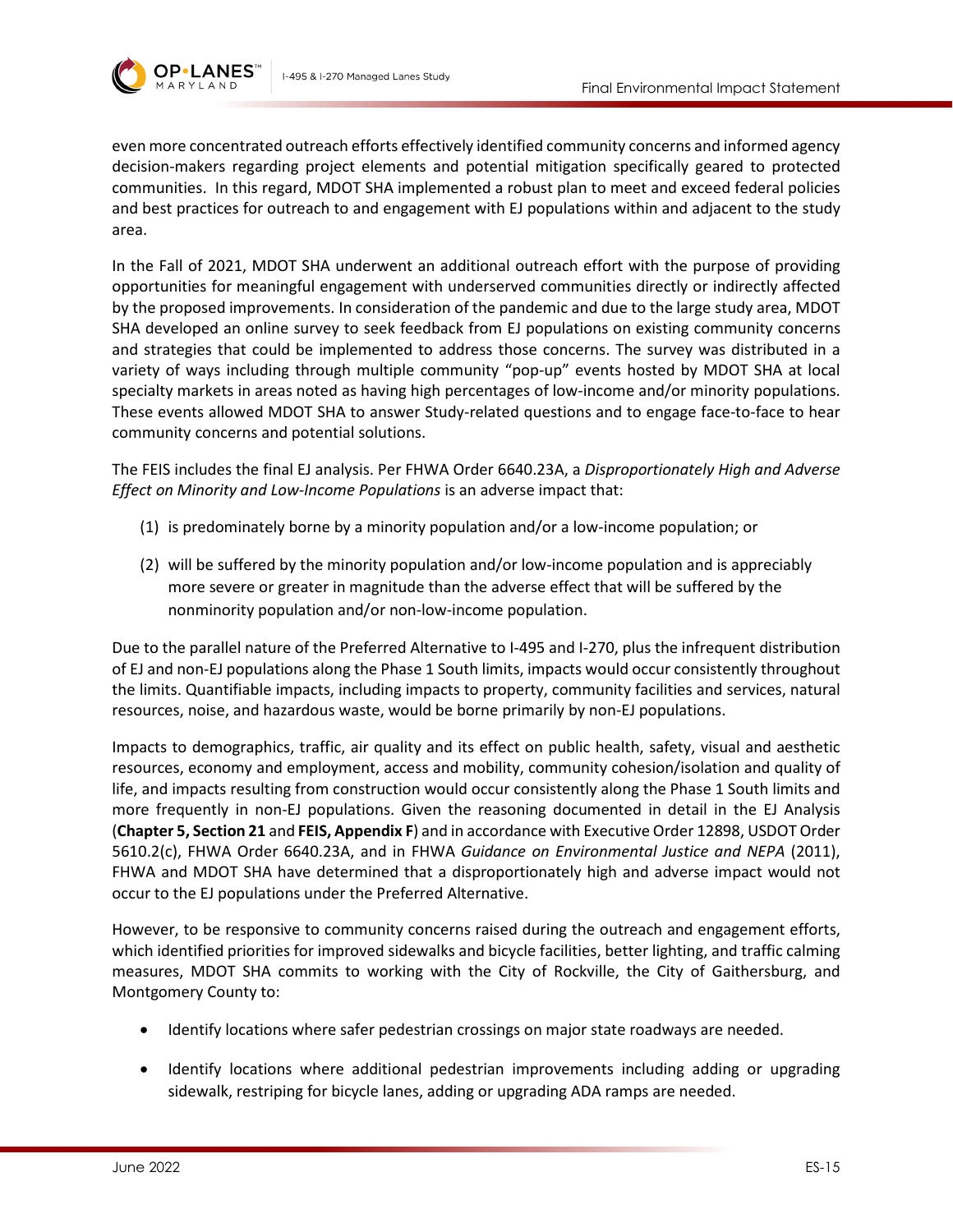



• Identify locations along state roads with existing pedestrian facilities where more or improved lighting is needed.

MDOT SHA has also committed to certain improvements within the historically African American community of Gibson Grove either as mitigation for direct impacts or as commitments for further enhancement. MDOT SHA will construct or fund a new parking lot for the Gibson Grove Church, provide stormwater improvements to the property, and provide a new sidewalk along the west side of Seven Locks Road under I-495 to reestablish the historic connection between Gibson Grove Church and Morningstar Tabernacle No. 88 Moses Hall and Cemetery. Refer to **Chapter 5, Section 5.7** and **FEIS, Appendix J** for details.

Additionally, the Developer is committed to the following as part of the P3 Agreement:

- Working with Montgomery, Frederick and Prince George's Counties to expand transit fare subsidies for eligible low-income riders.
- Defining a neighborhood walk and cycle connectivity zone to enhance multi-modal connectivity.
- Facilitating the development of a facility improvement program for the installation or replacement of sidewalks, crossings, or signal modifications and formalizing trail development that has pedestrian demand, then rank projects according to safety significance (considering predictive safety analyses completed by M-NCPPC), readiness, and landowner consensus, as part of its commitment to support Montgomery County's Vision Zero Action Plan. The Vision Zero Action Plan identifies strategies to eliminate serious and fatal collisions on County roads for vehicle occupants, pedestrians, and bicyclists by the end of 2030.
- Generating a Sustainability Plan for the project and will make good faith efforts to achieve, at minimum, a Gold Award rating as recognized by the Envision™ Sustainable Infrastructure Rating System of the Institute for Sustainable Infrastructure (ISI) and target a Platinum Award. The Sustainability Plan will include actions related to the quality of life surrounding the infrastructure asset, stakeholder and community engagement, natural resource management, ecosystems and biodiversity health, climate resilience and carbon emissions.

#### **How Has Transportation Equity Been Considered?**

In consideration of FHWA's policy priorities and MDOT's interest in having an equitable transportation solution for all users of the Study roadways, MDOT SHA has incorporated elements into the Preferred Alternative or has committed to additional improvements or the Developer has committed to certain enhancements as part of the P3 Agreement that support fair, accessible, and affordable transportation options for all users of the Study roadways, including traditionally underserved communities, including the following. The elements listed below that are not part of the base design of the Preferred Alternative will be documented in the ROD or, if Developer lead, documented in the P3 Agreement and/or Memoranda of Understanding to ensure they are carried through project development.

- Supporting additional affordable, multimodal travel options including:
	- o Toll-free travel for new bus transit on managed lanes for a faster, more reliable trip.
	- o Toll-free travel for carpools/vanpools with three or more (3+) occupants.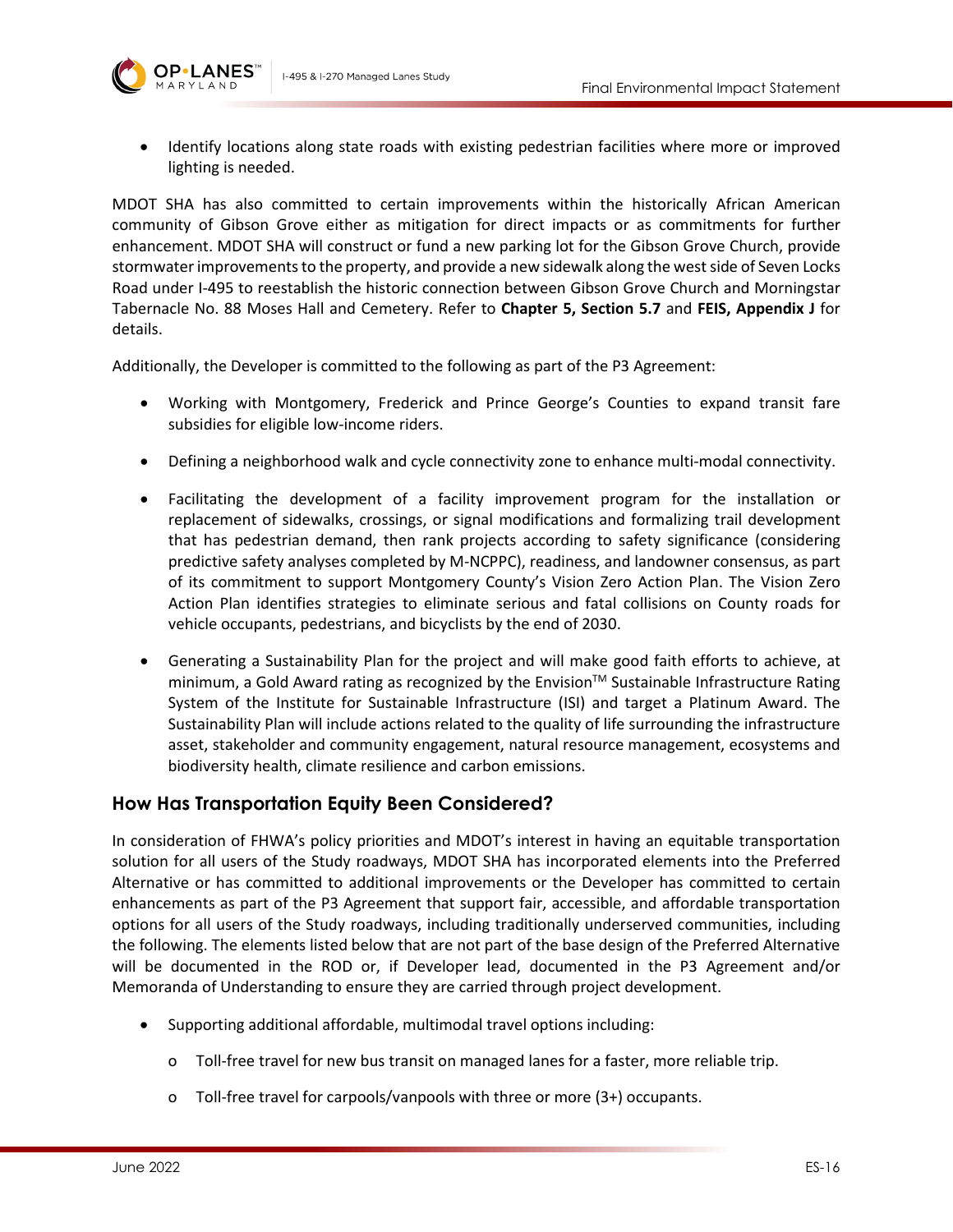

- o Working with the Montgomery, Frederick, and Prince George's Counties to expand transit fare subsidies for eligible low-income riders.
- Improving accessibility to work, school, and other modes of transportation via pedestrian and bicycle improvements:
	- o Upgrading existing pedestrian and bicycle facilities impacted by the Preferred Alternative by replacing in-kind or upgrading to meet the master plan recommended facilities.
	- o Where I-495 and I-270 or associated ramps cross over a roadway and the bridge would be replaced, the mainline and ramp bridges will be lengthened to accommodate the footprint of the master plan facility under the structure.
	- o New pedestrian and bicycle facilities including a shared use path on the ALB.
	- o New sidepaths across MD 190 over I-495.
	- o New sidewalk along Seven Locks Road to re-establish the historic connection in the historically African American community of Gibson Grove.
	- o Providing safer pedestrian and bicycle improvements and connecting with planned City of Rockville improvements at the MD 189 and I-270 interchange.
- Enhancing transit connectivity and mobility by:
	- o Direct and indirect access ramps from the managed lanes to existing transit stations including Shady Grove, Twinbrook, Rockville Metro Stations and Westfield Montgomery Mall Transit Center.
	- o Increasing the number of bus bays at Washington Metropolitan Area Transit Authority (WMATA) Shady Grove Metrorail Station.
	- o Increasing parking capacity at the Westfield Montgomery Mall Transit Center.
- Upgrading existing transportation facilities throughout Phase 1 South for all users of the Study roadways by:
	- o Replacing or rehabilitating all existing bridges on or over I-495 and I-270 within the Phase 1 South corridor.
	- o Rehabilitating and repaving the existing general purpose lanes for smoother and safer travel for all users.

### **TRANSPORTATION AND TRAFFIC**

#### **What Are the Results of the Final Traffic Analyses?**

Since the SDEIS, updates to traffic forecasts and analysis results have occurred for the 2045 No Build Alternative based on new information related to background projects(i.e., other projects within the study area that are expected to be constructed by the design year) and forecast refinements to address comments received on the SDEIS. Traffic forecasts and analysis results have also been updated for the Preferred Alternative to reflect design changes made following coordination with various stakeholders to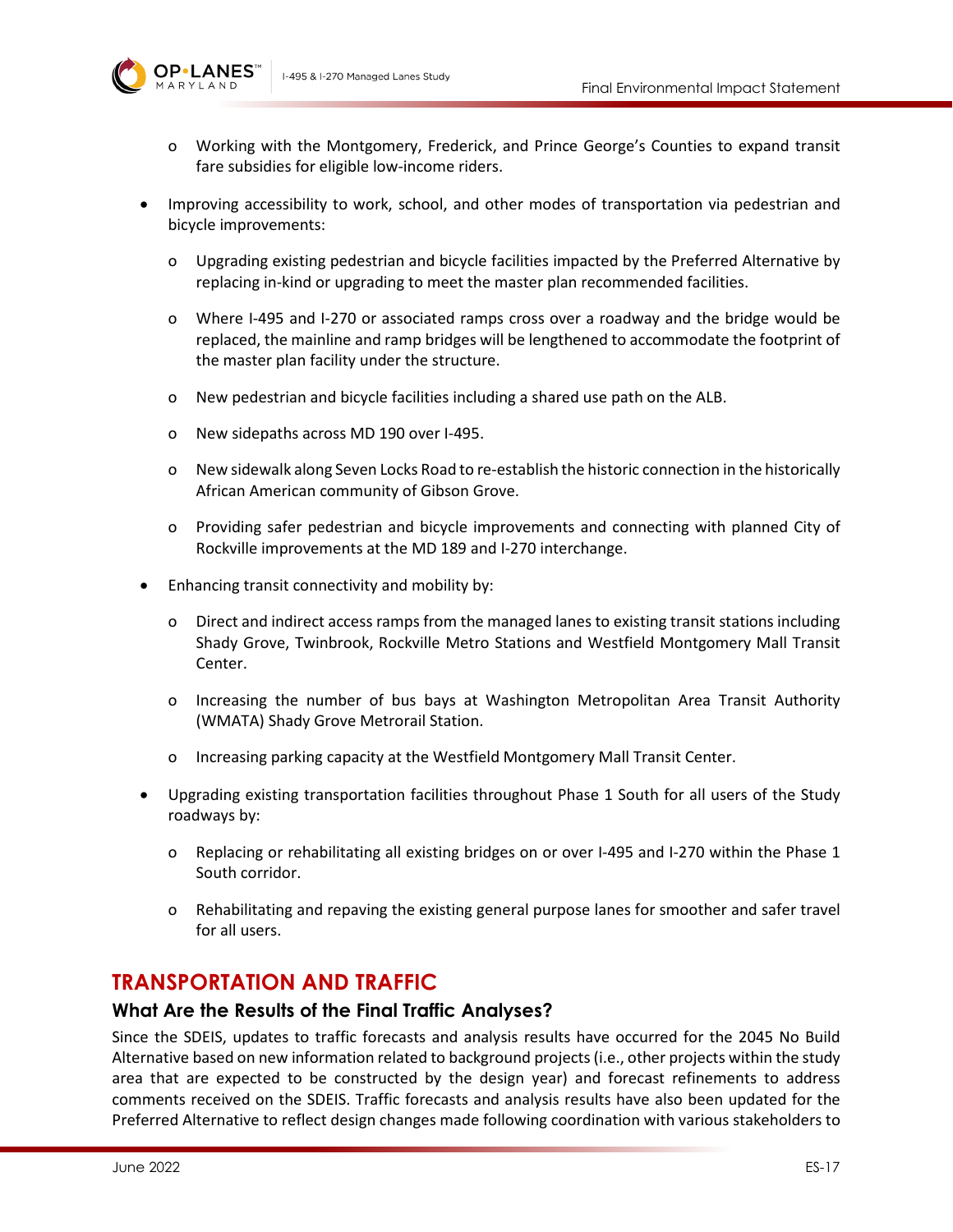



further improve operations and minimize property and environmental impacts. The FEIS also provides a detailed evaluation of the operations along cross streets and adjacent intersections. Refer to **Chapter 4** of this FEIS and **FEIS, Appendix A** for additional details.

The design updates and the forecasting refinements to the Preferred Alternative since the SDEIS show additional operational improvements. For example, the HOT lanes are now projected to achieve the desired speeds of 45 miles per hour (mph) or better during the peak hours, as reported in **Chapter 4, Section 4.3.1**. The projected operations on the Inner Loop of I-495 show an improvement over the SDEIS analysis –the average speed in the general purpose lanes during the PM peak hour was 7 mph in the SDEIS, whereas the FEIS traffic analysis shows speeds are around 15 mph; the congestion does not extend as far back along the mainline; and the results are more consistent with what VDOT was reporting for the 495 NEXT project.

The design year 2045 traffic operational evaluation results for the No Build Alternative and the Preferred Alternative are summarized below and presented in **Chapter 4** of this FEIS and **FEIS, Appendix A**.

The **No Build Alternative** would not address any of the significant operational issues experienced under existing conditions, and it would not be able to accommodate long-term traffic growth, resulting in slow travel speeds, significant delays, long travel times, and an unreliable network. Compared to the 2040 No Build results presented in the DEIS, the 2045 No Build results show generally higher delays and travel times on I-495 and I-270 due to additional projected traffic growth between 2040 and 2045. This traffic growth is anticipated despite additional transit projects included in the 2045 forecast that will help to slightly reduce projected delays on the surrounding local roadway network.

The **Preferred Alternative** is projected to provide meaningful operational benefits to the system even though it includes no action or no improvements for a large portion of the study area to avoid and minimize environmental and property impacts (**[Table ES-2](#page-18-0)**). This alternative would significantly increase throughput across the ALB and on the southern section of I-270 while reducing congestion. It would also increase speeds, improve reliability, and reduce travel times and delays along the majority of I-495, I-270, and the surrounding roadway network compared to the No Build Alternative. The Preferred Alternative shows a reduction in delay on the surrounding local roadways, including a 4.8 percent reduction in daily delay on the arterials in Montgomery County, despite some localized increases in arterial traffic near the managed lane access interchanges. Although the Preferred Alternative provides less improvement to traffic operations when compared to the Build Alternatives that included the full 48-mile study limits evaluated in the DEIS (such as Alternatives 9 and 10), it was chosen based in part on feedback from the public and stakeholders who indicated a strong preference for eliminating property and environmental impacts on the top and east side of I-495. Congestion would still be present during the PM peak period on I-270 northbound and the I-495 inner loop in the design year of 2045 due to downstream bottlenecks outside of the Preferred Alternative limits, but it would not get worse due to implementing the Preferred Alternative.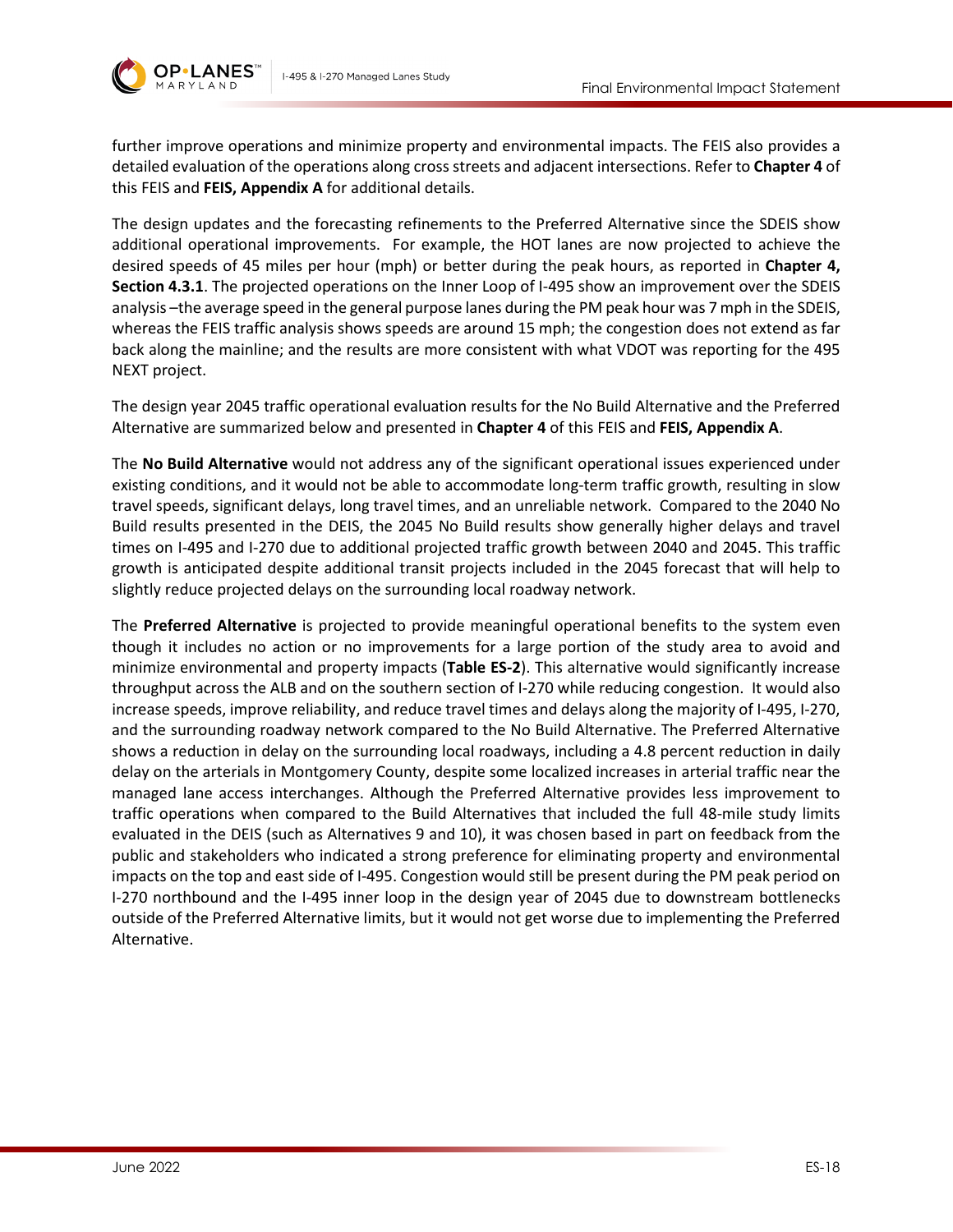

| <b>METRIC</b>                                              | <b>TIME PERIOD</b> | <b>IMPROVEMENT</b> |
|------------------------------------------------------------|--------------------|--------------------|
| System-Wide Average Delay<br>Reduction vs. No Build        | AM PEAK            | 13%                |
|                                                            | <b>PM PEAK</b>     | 38%                |
| <b>Total Local Network Delay</b><br>Reduction vs. No Build | <b>DAILY</b>       | 3.5%               |
| American Legion Bridge<br>Throughput Increase vs. No Build | AM PEAK            | 25%                |
|                                                            | <b>PM PEAK</b>     | 30%                |
| I-270 at Montrose Road<br>Throughput Increase vs. No Build | AM PEAK            | 10%                |
|                                                            | <b>PM PEAK</b>     | 15%                |

#### <span id="page-18-0"></span>**Table ES-2: Traffic Benefits of Preferred Alternative vs. No Build Alternative for the Entire Study Area**

The FEIS and MDOT SHA's Application for Interstate Access Point Approval include a more detailed assessment of the future mainline and localized operational impacts of the Preferred Alternative. Refer to **FEIS, Appendix B** for MDOT SHA's Application for Interstate Access Point Approval. Opportunities to further address safety and operations will be evaluated on the Selected Alternative after the conclusion of NEPA and during final design.

#### **Will Adding New Lanes Induce More Travel Demand?**

MDOT SHA's goal was not to increase demand but to address current and predicted demand. Current and predicted demand could be met by adding many additional new lanes, however, the ultimate recommendation was to add capacity via managed lanes. This fundamental difference is crucial to understanding why the traffic analysis shows only a very modest increase in traffic through induced demand.

Managed lanes do a better job at regulating overall travel demand, including induced demand, due to dynamic pricing. Dynamic pricing means that as the demand for use of the managed lanes increases, the rate charged for access to the lanes also increases. This tends to regulate uses of the managed lanes in order to permit them to operate in a near free-flow condition and at a general speed of at least 45 mph.

The traffic analysis shows that there could be some induced demand as a result of this project, but the impact will be very small (*less than 1 percent increase* in vehicle miles traveled in the region) and those effects are fully accounted for in the regional traffic models used in the Study developed by the Metropolitan Washington Council of Governments (MWCOG). Even with a less than 1 percent increase, the proposed managed lanes would reduce regional congestion delays and significantly improve travel times along both I-495 and I-270 in the Phase 1 South limits and on local roads throughout the study area. Refer to **FEIS, Chapter 4** and **Chapter 9, Section 9.3.4B**.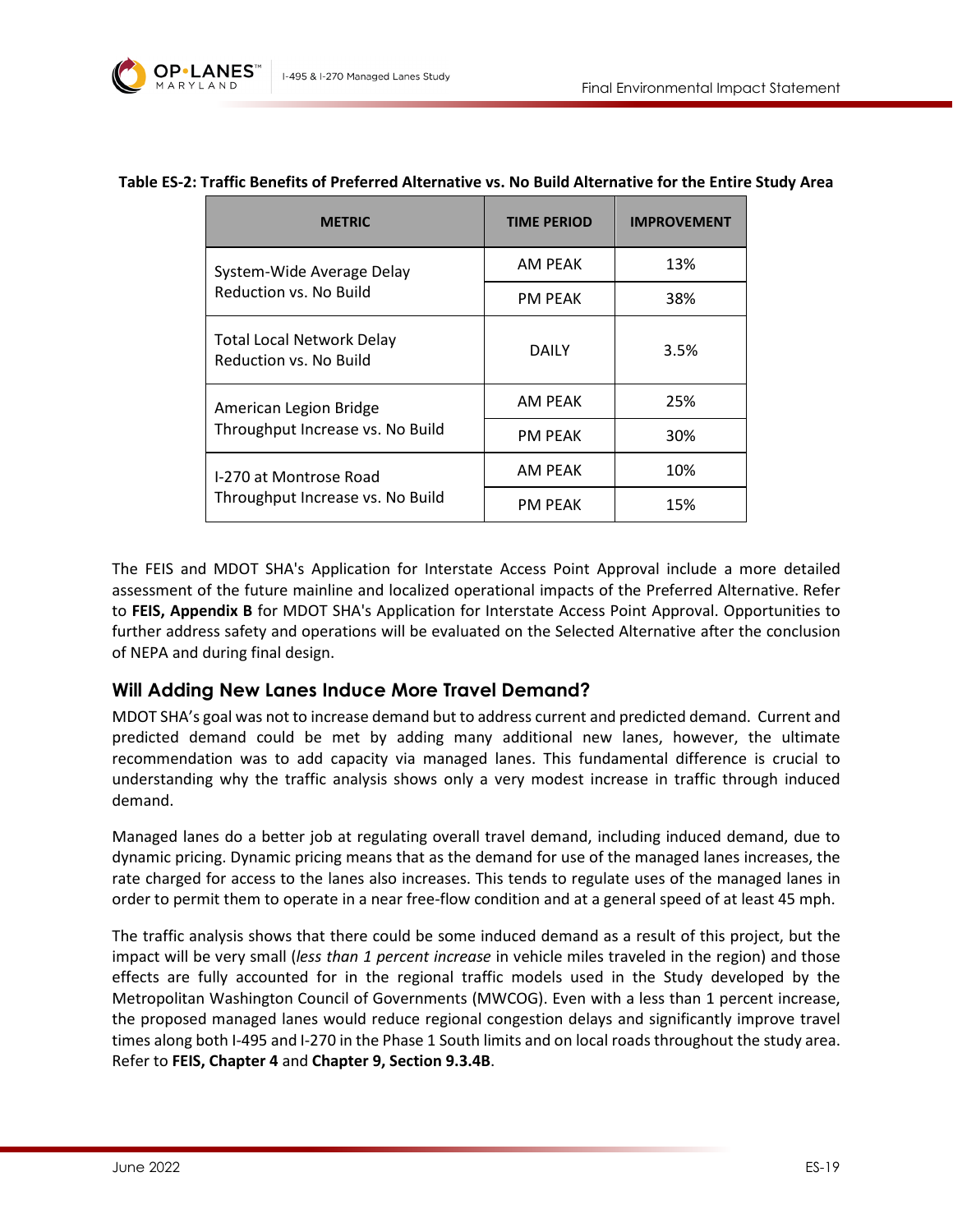

### **How Has the COVID-19 Pandemic Impacted the Study?**

The COVID-19 global pandemic had a profound impact on the daily routines of people across the world, affecting the way Maryland residents and regional commuters work, travel, and spend their free time. In the short-term, these changes have altered travel demand, transit use, and traffic volumes throughout the years 2020 and 2021 on all roadways in Maryland, including I-495 and I-270. In the long-term, there is uncertainty surrounding forecasts for post-pandemic traffic levels and transit use and there is no definitive model to predict how or if changes to mobility patterns during the pandemic will affect longterm traffic projections. To adapt to the ongoing and potential long-term travel impacts associated with the pandemic, MDOT SHA has developed a *COVID-19 Travel Analysis and Monitoring Plan* (**FEIS, Appendix C**). This plan included three components: monitoring to track changes in roadway and transit demand during the pandemic; research of historical data and surveys/projections from the Transportation Research Board and National Capital Region Transportation Planning Board; and a sensitivity analysis evaluating several "what if" scenarios related to future traffic demand due to potential long-term changes to teleworking, ecommerce, and transit use.

The traffic data shows a severe drop in traffic volumes in April 2020 after stay-at-home orders were issued across Maryland, with daily traffic volumes on I-270 and I-495 reducing by more than 50 percent compared to April 2019. With the rollout of vaccines in early 2021, the corresponding drop in COVID-19 cases, and the gradual reopening of schools and businesses, traffic volumes have continued to recover and are back to over 90 percent of normal as of November 2021. Transit use has been slower to recover, with the use of Maryland Transit Administration services statewide down over 40 percent compared to pre-pandemic levels as of October 2021. In the DC region, use of WMATA facilities are also down significantly in October 2021 compared to October 2019. WMATA rail ridership is down 73 percent on weekdays, while WMATA bus ridership is down 40 percent on weekdays, and parking at Metro facilities is down 88 percent [\(https://www.wmata.com/initiatives/ridership-portal/upload/October-2021-Ridership-](https://www.wmata.com/initiatives/ridership-portal/upload/October-2021-Ridership-Snapshot.pdf)[Snapshot.pdf\)](https://www.wmata.com/initiatives/ridership-portal/upload/October-2021-Ridership-Snapshot.pdf).

While congestion decreased significantly on I-495 and I-270 at the onset of the pandemic in Spring 2020, significant congestion had returned to the study area by November 2021, approaching pre-pandemic levels.

The 2045 forecasts and results presented in **Chapter 4, Section 4.3** are based on models that were developed and calibrated prior to the onset of the COVID-19 pandemic and have been determined to be reasonable for use in evaluating projected 2045 conditions. However, MDOT SHA acknowledges that residual effects of some of the near-term changes in travel behavior could be carried forward into the future. Therefore, a sensitivity analysis was also conducted as part of the *COVID-19 Travel Analysis and Monitoring Plan.* The first part of the sensitivity analysis involved modifying input parameters in the MWCOG regional forecasting model based on observed changes in travel behavior during the pandemic to evaluate a range of potential long-term scenarios. This evaluation confirmed that the project would still be needed, even if long-term effects of the pandemic were in the high impact range resulting in less traffic demand than originally projected. The second part of the sensitivity analysis involved re-running the 2045 No Build and 2045 Build VISSIM models that were used to generate the operational results presented in **Chapter 4, Section 4.3** of this FEIS, but with reduced demand volumes to account for potential sustained impacts from the pandemic. The results indicated that the Preferred Alternative would also provide meaningful operational benefits to the system under a reduced-demand scenario.

These results confirm that the capacity improvements proposed under the Preferred Alternative would be needed and effective, even if future demand changes from the pre-pandemic forecasts based on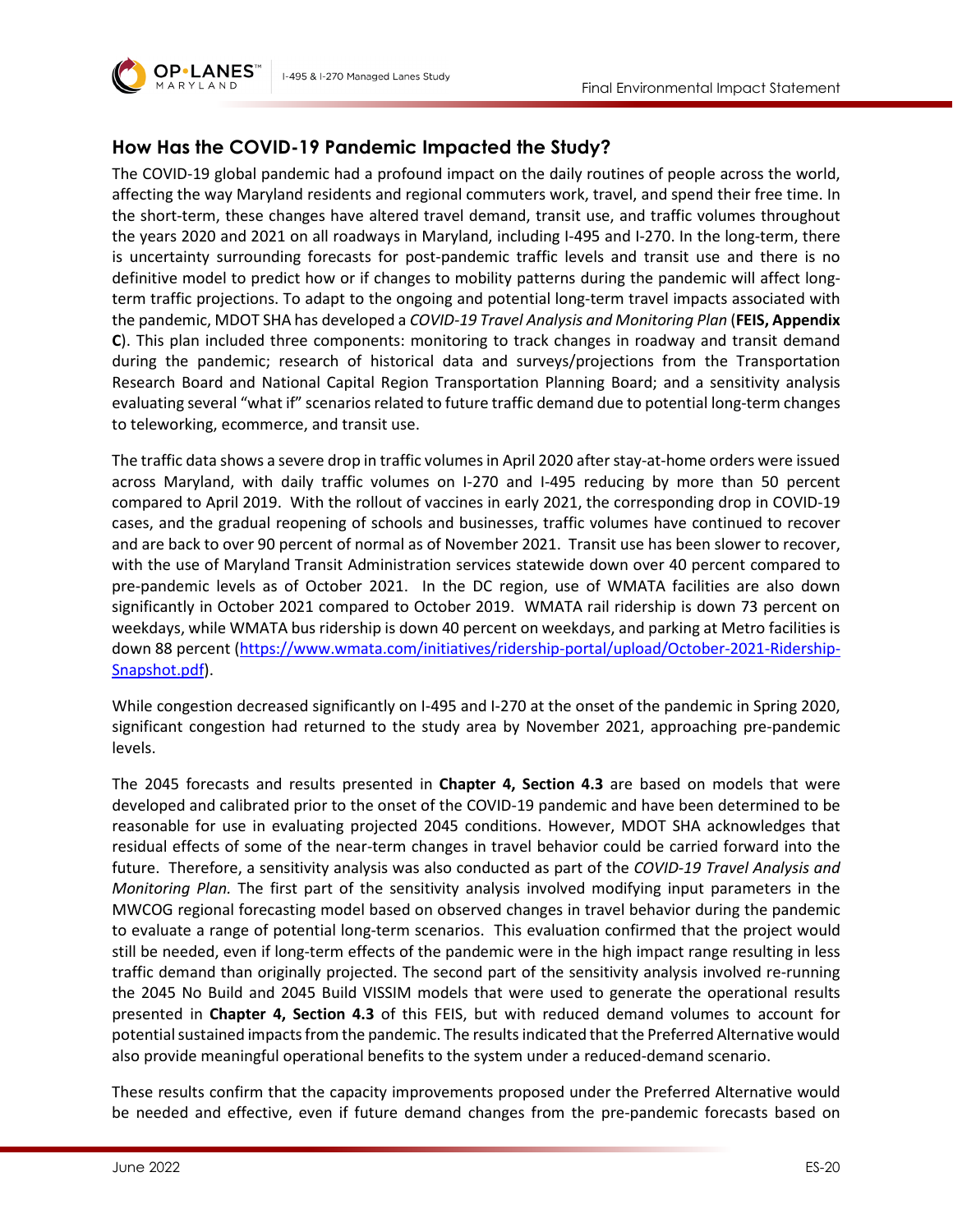

potential long-term impacts to teleworking, e-commerce, and transit use that are not formally accounted for in the current regional forecasting models.

Refer to **Chapter 4, Section 4.5** and **FEIS, Appendix C** for additional detail on the impact of the COVID-19 pandemic on the Study.

# **TOLLING**

# **Why Do the New Lanes Need to Be Tolled and Why Does the State Need a Developer to Build Them?**

MDOT does not have the funds to construct improvements of this magnitude with an estimated cost of approximately \$3.75 to \$4.25 billion as the estimated cost of the Phase 1 South improvements. Additionally, even with the tolls to pay back loans, MDOT does not have enough bonding capacity to take out loans to pay for the improvements. Therefore, MDOT has selected a Developer through a competitive process and has entered into a Phase P3 agreement whereby the Developer will design, build, finance, operate, and maintain the managed lanes for a period of time using the toll revenue, once the ROD is issued. MDOT SHA would continue to own all of the lanes on I-495 and I-270 and ensure the highway meets their intended transportation function. For information on the toll rate process refer to **Chapter 3, Section 3.1.9**.

### **How Were the Toll Rates Established?**

The Preferred Alternative will be designed to maintain speeds of 4[5](#page-20-0) mph or greater<sup>5</sup> in the HOT lanes, in compliance with Title 23 U.S.C. § 129 and 166. The goal of the HOT lanes is to maintain free-flowing traffic and to use pricing factors to influence traffic flow. As such, the toll rate range has been set through a public process as specified in Transportation Article, §4-312, Annotated Code of Maryland, to ensure the HOT lanes operate to established operational metrics, which applies the economic principles of supply and demand to influence the utilization of the HOT lanes. The Developer will be responsible for setting toll rates within the established toll rate ranges. The Developer will not only be responsible to ensure the free-flowing traffic goals are met, but will also have to cover design, maintenance, finance, and operations costs from the generated toll revenue. The toll rate range proposal approved by the MDTA Board in November 2021 will only be used if a ROD is signed by FHWA at the end of this Study.

The toll rate ranges for Phase 1 South consist of minimum toll rates, soft toll rate caps, and maximum toll rates for the HOT lanes. The rates also include annual escalation factors to ensure the toll rate ranges are adequate to cover the full term of the P3 Program agreements. Toll rates, within the set toll rate range, will be set dynamically, meaning they could change up to every five minutes based on traffic volumes or speed in the HOT lanes to provide customers who choose to use the HOT lanes and pay a toll, a faster and more reliable trip. The actual toll rates will change based on real-time traffic within each tolling segment. Customers will pay the toll rate in effect when they enter the managed lanes, regardless of toll rate changes that occur in any tolling segment during their trip.

The toll rate ranges will only apply to the HOT lanes; the existing free general purpose lanes will not be tolled. In addition, the approved rates include discounts for qualifying vehicles—such as HOV 3+ (including carpools and vanpools), buses, and motorcycles. MDTA recognizes that designated HOV compliant

<span id="page-20-0"></span><sup>5</sup> If average speeds in managed lanes drop below 45 mph during weekday peak periods 90% of the time over a 180-day period, federal law requires that the public authority with jurisdiction over the facility develops a plan of action toward bringing the facility into compliance (23 U.S.C.  $\S$  166 (d)(2)(B)).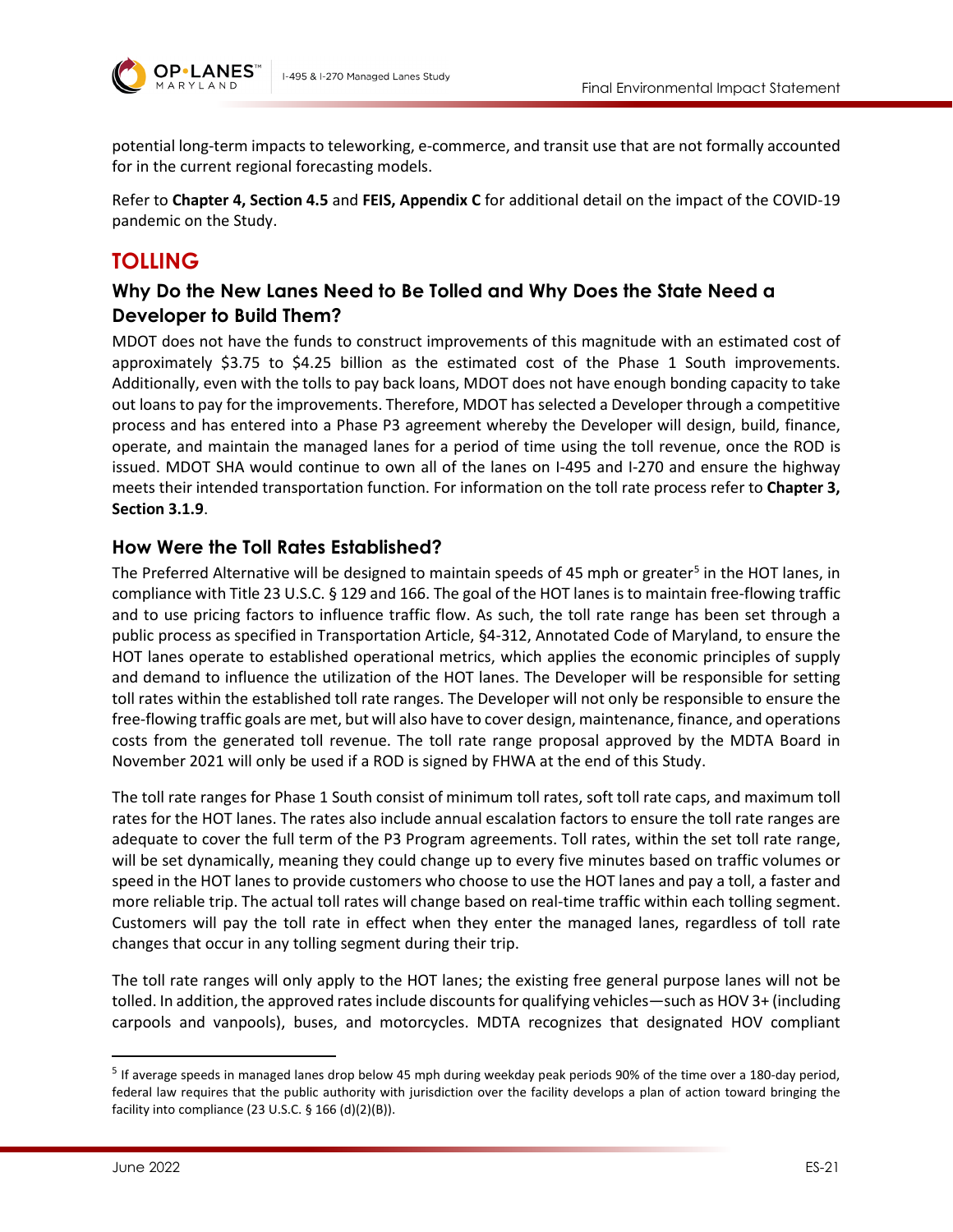

vehicles are required to be toll-free under the Title 23 United States Code 166; however, MDTA is using the term 'discount' to refer to all vehicles that would have a toll rate that is lower than the standard toll rate.

# **NEXT STEPS**

#### **What Are the Next Steps for the Study?**

Following an availability period for the FEIS, it is anticipated that FHWA will issue a ROD. The ROD will document the commitments to be carried forth during final design and construction. The ROD will document FHWA's approval of the Selected Alternative and the Final Section 4(f) Evaluation. The ROD will conclude the NEPA process.

#### **Will Additional Environmental and Community Benefits be Considered in Design?**

Following the NEPA Process, the Developer will continue to further avoid and minimize impacts throughout the remainder of the design process to the greatest extent practicable. Monetary incentives have been added to the Developer's Technical Provisions to encourage further avoidance and minimization of impacts to wetlands, waterways, forest, and parkland. MDOT SHA and the Developer will develop an Environmental Management Plan and an Environmental Compliance Plan.

To support community, environmental, and sustainability goals, the Developer will generate a Sustainability Plan for the project and will make good faith efforts to achieve, at minimum, a Gold Award rating as recognized by the Envision<sup>TM</sup> Sustainable Infrastructure Rating System of the ISI and target a Platinum Award. The Sustainability Plan will include actions related to the quality of life surrounding the infrastructure asset; stakeholder and community engagement; natural resource management; ecosystems and biodiversity health; climate resilience; and carbon emissions.

Additionally, as noted in prior sections, the Developer has committed to other community and environmental enhancements. Refer to **Chapter 7, Section 7.3** for a list of commitments made by the Developer as part of the P3 Agreement.

#### **What Federal, State and Local Permits Are Required?**

In addition to NEPA compliance, several permits and approvals are being coordinated concurrently with preparation of this FEIS. **Table 5-56** in **Chapter 5, Section 5.25** summarizes the Federal, state, and local permits, authorizations, and approvals that will likely be required based on the current Study design assumptions and associated impacts.

# **PUBLIC-PRIVATE PARTNERSHIP (P3)**

#### **What is a P3?**

A P3 is an alternative model for delivery of a capital project. A P3 is a partnership between the public or governmental sector with private entities. The P3 seeks to harness private sector expertise, innovation, and funding to deliver public infrastructure for the benefit of the public owner and users of the infrastructure. P3s seek to successfully leverage the respective strengths of the public and private sectors to deliver large, complex infrastructure projects in a cost effective and timely fashion. Functions under a P3 agreement may include designing, building, financing, operating, and maintaining a transportation facility.